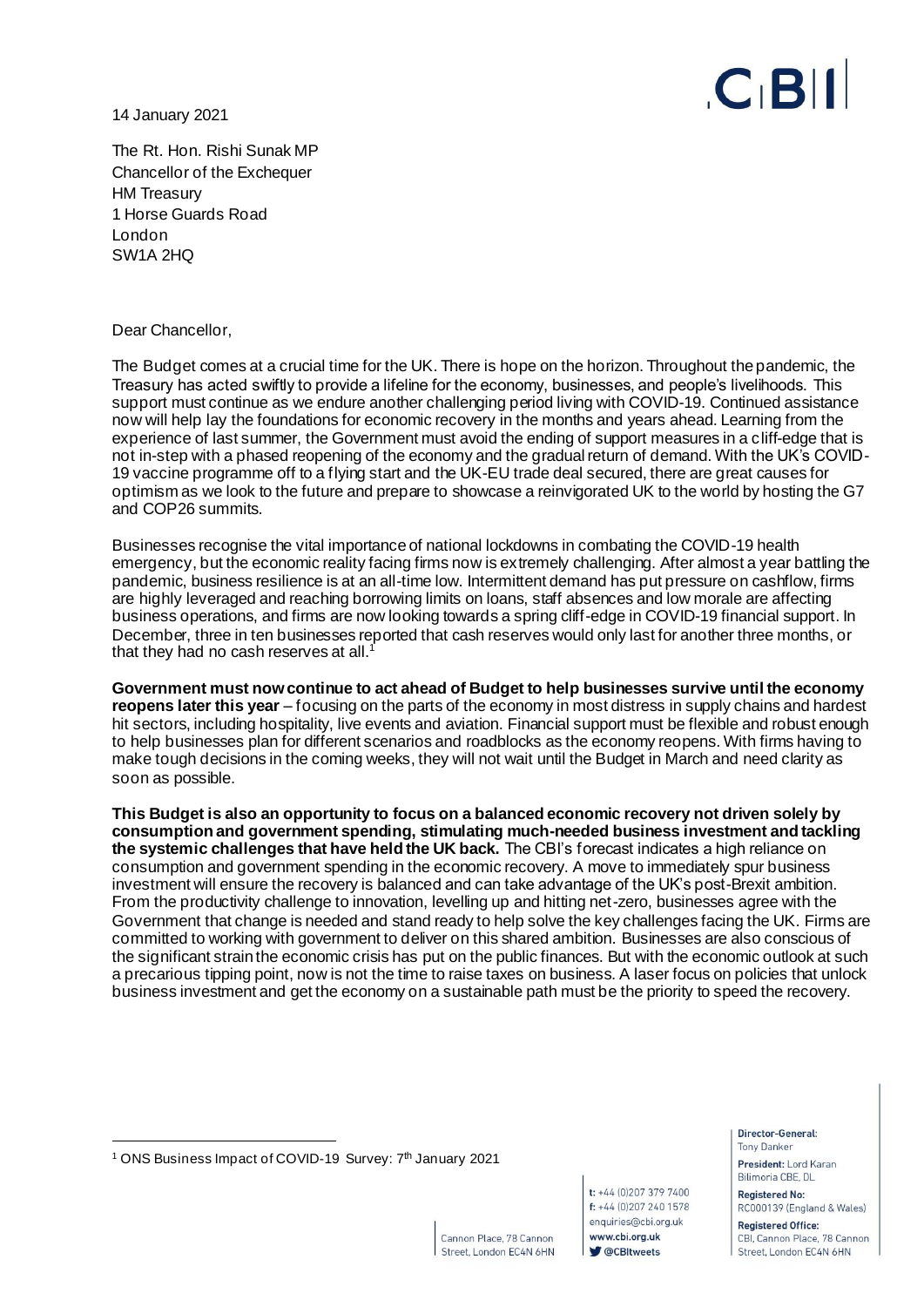The CBI's Budget submission sets out how government can tackle these twin priorities:

#### **Continue to manage the Covid-19 economic crisis**

- Extend the Job Retention Scheme to the end of June and then commit to targeted support thereafter to avoid a cliff-edge for individuals and firms;
- Lengthen the repayment period for existing VAT deferrals from 2020 and provide further deferrals for VAT due to be paid to HMRC over the next three months;
- Remove the March cliff-edge from business rates relief and target a further business rates holiday at the hardest hit sectors and their supply chains;
- Work with local authorities to accelerate the distribution of discretionary COVID grant support so that funds are with businesses by the end of February; and
- Deliver the Pay As You Grow scheme for Bounce Back Loans, and provide further details of the CBILs successor scheme.

#### **Stimulate business investment to put the UK back on the path to prosperity**

- Lead the world to net zero: with the UK set to host COP-26 this year, use the Budget to drive a green and sustainable recovery. This includes committing to deliver seven new Gigafactories by 2040, reviewing fuel duty, ensuring the National Infrastructure Bank "crowds-in" investment in net zero, and investing in sustainable aviation fuels to place the UK at the forefront of low emission transport technologies.
- **Prioritise retraining and upskilling:** swift action is needed to incentivise business investment in skills by turning the Apprenticeship Levy into a Skills and Training Levy and transforming Job Centres into 'Jobs and Skills Hubs' to help people to retrain.
- **Incentivise investment in innovation:** maintain momentum on rapid business innovation by expanding the R&D tax credit to include capital expenditure, introduce Invest to Grow vouchers to spur business investment in productivity-enhancing technologies, and reduce match funding requirements for R&D funding to spur business innovation.
- **Deliver comprehensive reform of the business rates regime:** to support our struggling highstreets, drive essential investment in energy efficiency and level-up business investment across the UK.
- **Establish smarter economic regulation that delivers increased business investment:**  Government should review how the UK can thrive in the global economy and where there are opportunities to lead internationally on regulation and taxation to support a dynamic, modern and competitive economy.

Decisive action in these areas will translate into business confidence and investment that will drive the economic recovery and level up growth across the UK.

Businesses are excited about the new economic opportunities on the horizon for the UK and are eager to work in close collaboration with government to address the continuing health and economic emergency and build a bridge to recovery.

This year, the CBI will be setting out a vision for a competitive, dynamic, and modern UK economy this decade and how to harness a global Britain ambition. We look forward to working with you and your team at the Treasury on these areas over the course of 2021.

All best wishes,

Tony Donker

**Tony Danker** Director-General

Finthal

**Rain Newton-Smith** Chief Economist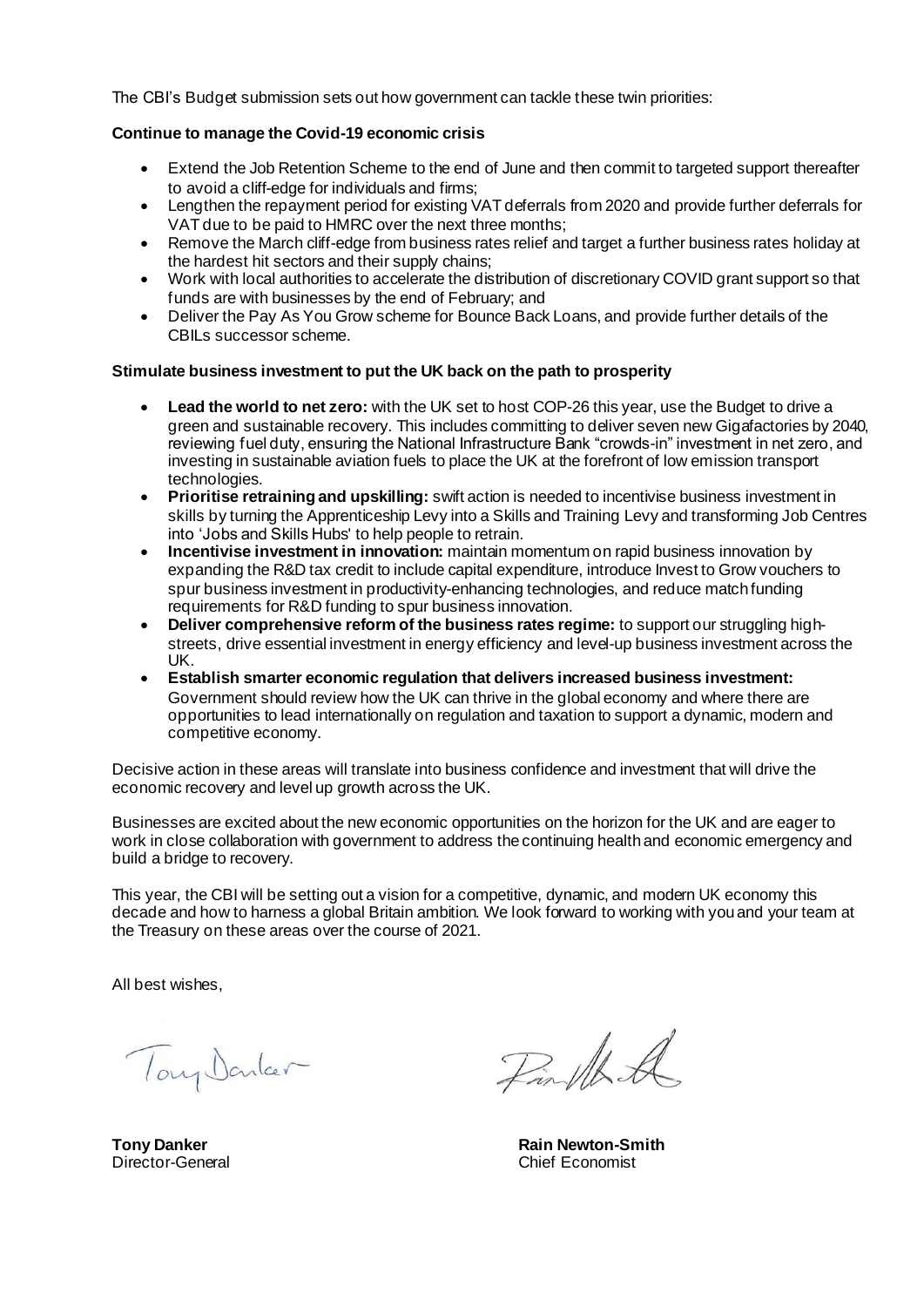# **A Budget for a Defining Year** *CBI Spring Budget 2021 Submission*

**The last year has been the most disruptive that many businesses have ever experienced, with COVID-19 restrictions prompting an unprecedented temporary shut-down of the economy.**  After almost a year of intermittent demand, stop-start restrictions, pressure on cash reserves, and tough trading conditions, businesses are far less able to weather challenging economic conditions in 2021. Whilst GDP rebounded in Q3 2020 as lockdown measures eased<sup>2</sup>, ongoing restrictions over Christmas and new national lockdowns means that business resilience has hit a new low. Firms are highly leveraged, staff absences are growing, and the cash reserves that helped businesses navigate trying conditions in 2020 are under pressure. Three in ten firms reported that in mid-December they had either less than three months' cash reserves left or no cash reserves at all – a proportion that has been creeping higher since the end of September<sup>3</sup> and many are anticipating cash reserves to be eaten up quickly once loan and tax repayments begin in the spring. Businesses least able to maintain operations within the restrictions – from international travel, to hospitality and leisure – are at the sharp end of these challenges.

Firms are anticipating that some level of restriction is likely to remain in place through the first half of 2021 and many firms face a financial cliff-edge in the spring, when existing policy support is set to end. Firms will also continue to face a challenging economic picture in the medium term, with the CBI forecasting the unemployment rate to peak at 7.3% in mid-2021 and a return to pre-pandemic levels thereafter.

**However, there is light at the end of the tunnel.** The Government's support schemes have been a lifeline for firms and helped many survive so far. The UK's mass vaccination programme indicates vital and encouraging progress towards reopening the economy. And 2021 presents an opportunity for the UK to create a new model of competitiveness outside of the EU – developing an outwardlooking, competitive, dynamic, and modern economy that leads the global transition to net-zero emissions and levels up regional growth across the UK. With the UK set to host both the G7 and COP26 this year, it has the potential to be the nation's finest hour yet this century.

The Government's approach to economic policy this spring must have two aims. First, to continue to stabilise firms in the turbulent headwinds of the coming months. In some cases, government will need to act ahead of March  $3<sup>rd</sup>$  to avoid a cliff-edge in support so that they can survive until restrictions lift and the economy reopens. Secondly, to take action to stimulate business investment over the medium-term to drive the UK's economic recovery and setting the stage for a transition to a low carbon, competitive, dynamic and modern economy.

Businesses are conscious of the significant strain the government's actions and the economic crisis have had on the public finances. The CBI's own forecast for the public finances shows that borrowing for this financial year alone could reach £414 billion (20% of GDP), over seven times the OBR's forecast back in March 2020.<sup>4</sup> However, with the outlook for the economy at a precarious tipping point, efforts must be directed at maximising growth and job creation. Now is not the time to raise taxes. Any post-pandemic tax reforms need to be set within a clear fiscal framework and a set of specific fiscal rules to provide clarity for business, and balanced against the need to stimulate business investment and growth over the longer term.

Businesses have been very supportive of a policy making cycle that centres on a single Budget in the Autumn where policy announcements are followed by a policy consultation, the publishing of draft legislation, and proposals are then finally legislated in the next Finance Bill. The government should revert as soon as practical to this planned approach as set out in 2017<sup>5</sup>.

<sup>2</sup> CBI UK Economic Forecast: December 2020

<sup>&</sup>lt;sup>3</sup> ONS Business Impact of COVID-19 Survey: 7<sup>th</sup> January 2021

<sup>4</sup> CBI UK Economic Forecast: December 2020

<sup>5</sup> [https://www.gov.uk/government/publications/the-new-budget-timetable-and-the-tax-policy-making-process/the](https://www.gov.uk/government/publications/the-new-budget-timetable-and-the-tax-policy-making-process/the-new-budget-timetable-and-the-tax-policy-making-process)[new-budget-timetable-and-the-tax-policy-making-process](https://www.gov.uk/government/publications/the-new-budget-timetable-and-the-tax-policy-making-process/the-new-budget-timetable-and-the-tax-policy-making-process)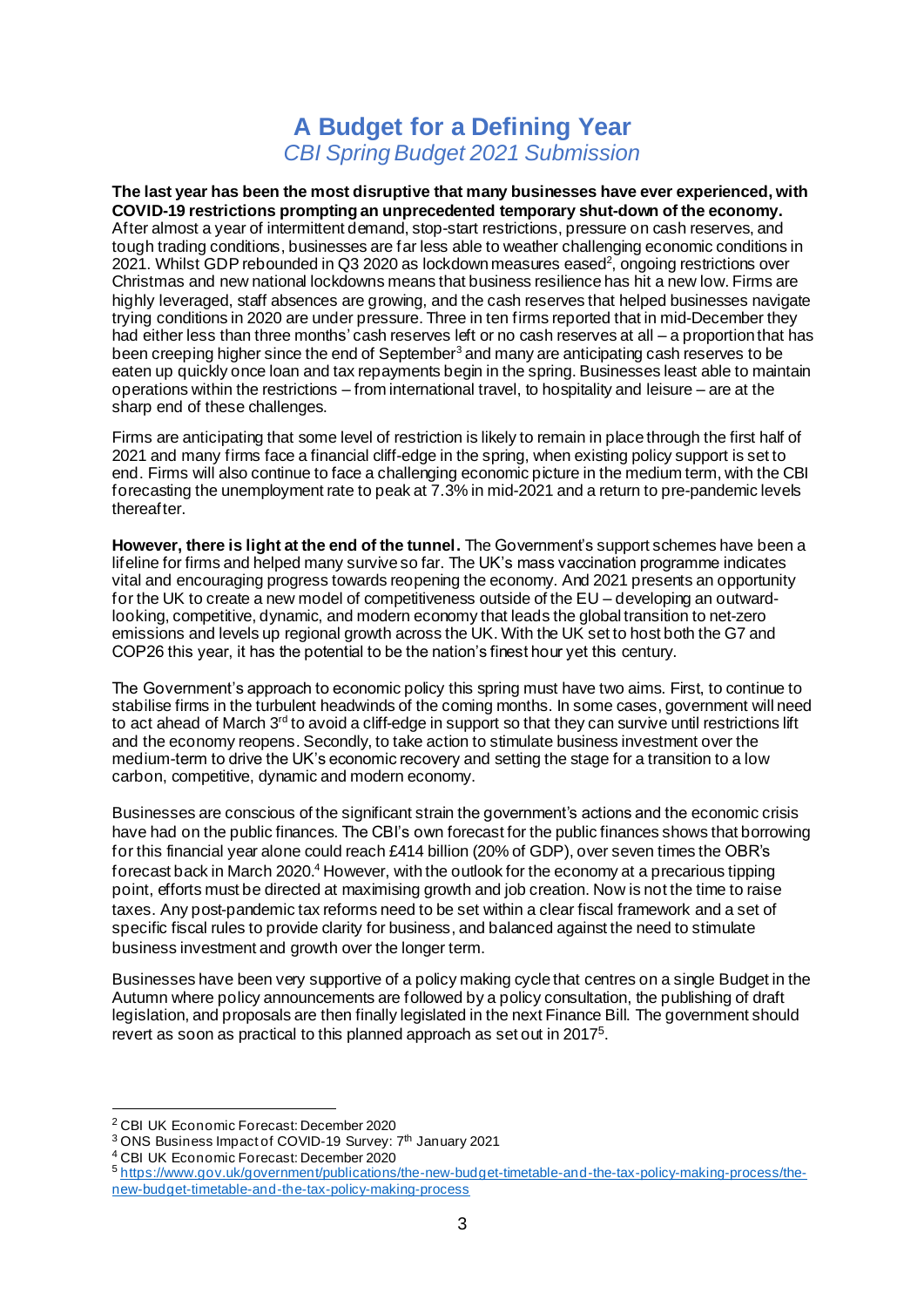As the UK embarks on a new path outside of the EU, the Government should review how the UK can thrive in the global economy and where there are opportunities to lead internationally on regulation and taxation to support a dynamic, modern and competitive economy.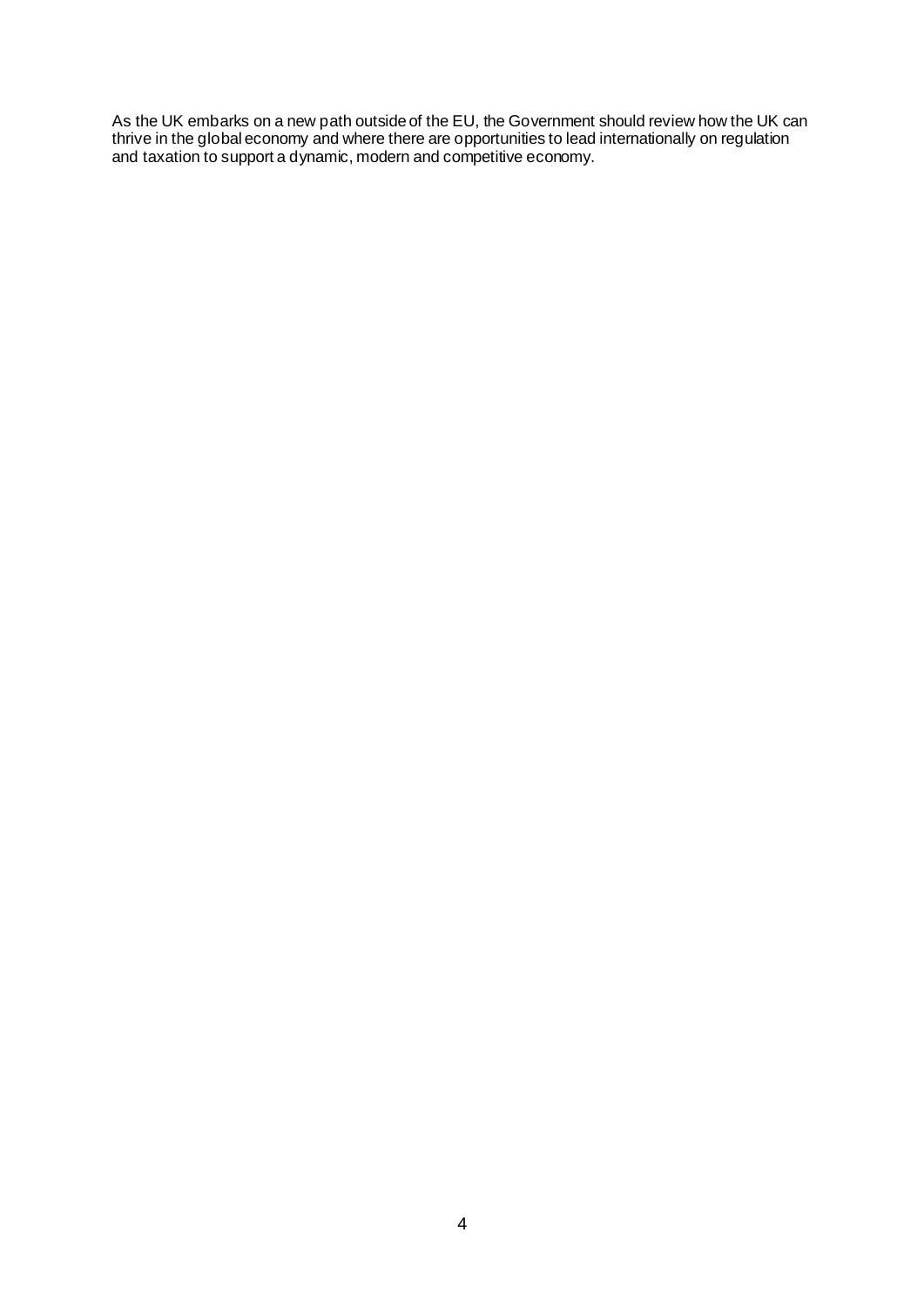| <b>Summary of CBI Spring Budget Measures Costings 20216</b>                                                                                                                                                                                                                                                                                                                      | Annual Exchequer cost <sup>7</sup> |
|----------------------------------------------------------------------------------------------------------------------------------------------------------------------------------------------------------------------------------------------------------------------------------------------------------------------------------------------------------------------------------|------------------------------------|
|                                                                                                                                                                                                                                                                                                                                                                                  |                                    |
| Continue to manage the COVID-19 economic crisis – ahead of the March Budget                                                                                                                                                                                                                                                                                                      |                                    |
| <b>Job Retention Scheme</b>                                                                                                                                                                                                                                                                                                                                                      |                                    |
| Extend the Coronavirus Job Retention Scheme beyond April 2021 to the end of June and commit to targeted job support thereafter to avoid a cliff-<br>edge for individuals and firms                                                                                                                                                                                               | £6bn <sup>8</sup>                  |
| Move the PAYE RTI cut-off date for JRS eligibility to ensure that employees hired by firms since 31 October do not unfairly lose out on support.                                                                                                                                                                                                                                 | £Unclear <sup>9</sup>              |
| <b>VAT</b>                                                                                                                                                                                                                                                                                                                                                                       |                                    |
| Further extend existing VAT payment deferrals (March to June 2020 VAT payments) so firms do not start repaying until June 2021 at the earliest.<br>Launch new opt-in scheme for firms to repay their deferred VAT over an 11-month period to give firms time to register and provide the relevant details,<br>and ensure the scheme reflects new VAT payment deferral timelines. | $EMil^{10}$                        |
| Provide further deferrals for VAT due to be paid to HMRC over the next three months (January-March 2021).                                                                                                                                                                                                                                                                        | EMi <sup>11</sup>                  |
| <b>Business Rates</b>                                                                                                                                                                                                                                                                                                                                                            |                                    |
| Extend the existing business rates holiday for at least a further three months to those businesses forced to close under current restrictions.                                                                                                                                                                                                                                   | £1.3 $bn^{12}$                     |
| Extend the scope of the existing business rates holiday to include those businesses operating within the supply chain of closed businesses and<br>therefore facing little to no demand (e.g., linen services, food manufacturers and distributors).                                                                                                                              | £Unclear <sup>13</sup>             |
| Continue the £100m package announced in November to support airports' fixed costs for another three months, or until travel restrictions are lifted<br>and passenger numbers begin to recover. This should include a review of the weightings used for the distribution of this support.                                                                                         | £100m or more                      |
| Ensure all businesses in downwards transition from 1 April 2021 move onto their new liability following the 2017 revaluation to reflect the<br>postponement of the next revaluation and provide further support to the recovery.                                                                                                                                                 | £200m 2021/2214                    |
| <b>Corporation Tax</b>                                                                                                                                                                                                                                                                                                                                                           |                                    |
| Introduce temporary extensions to tax loss carry-back reliefs for Corporation Tax.                                                                                                                                                                                                                                                                                               | £Unclear <sup>15</sup>             |

 $6$  This table summarises the measures which have an impact on the public finances and therefore does not include every measures included in this submission.

<sup>10</sup> Although this is a cash-flow implication rather than a direct cost, there will be a cost to the exchequer should any businesses due to make VAT repay ments fail.

<sup>11</sup> See footnote above.

 $7$  Static cost – does not take account of the positive economic impact; aggregate cost for each policy package.

<sup>&</sup>lt;sup>8</sup> This is based on bringing the OBR's forecast from the Winter Economy Plan on the cost of the Job Retention Scheme forward by a month, assuming the same increase in uptake is observed at the start of this lockdown and the same wind -down rate.

<sup>9</sup> This cost will depend on the number of people hired in 2020 Q4 who will subsequently be furloughed, with an average cost per person furloughed of around £1000 per month.

 $12$  This is based on extending the total cost for the 12-month holiday of £6.8 billion from the OBR November Economic and Fiscal Outlook for three months and adjusted for an estimated share of the rateable value of those businesses in the retail, leisure and hospitality sectors allowed to open account for.

 $13$  The cost will depend on the number of businesses affected, as well as the number of businesses that apply for this exemption.

<sup>&</sup>lt;sup>14</sup> Based on costings from Consultation on the transitional arrangements for the 2017 business rates revaluation, Summary of Responses and Government's Response, November 2016.

<sup>&</sup>lt;sup>15</sup> The cost will depend on the number of businesses that have made exceptional losses, as well as the value of these losses, for which data is unavailable.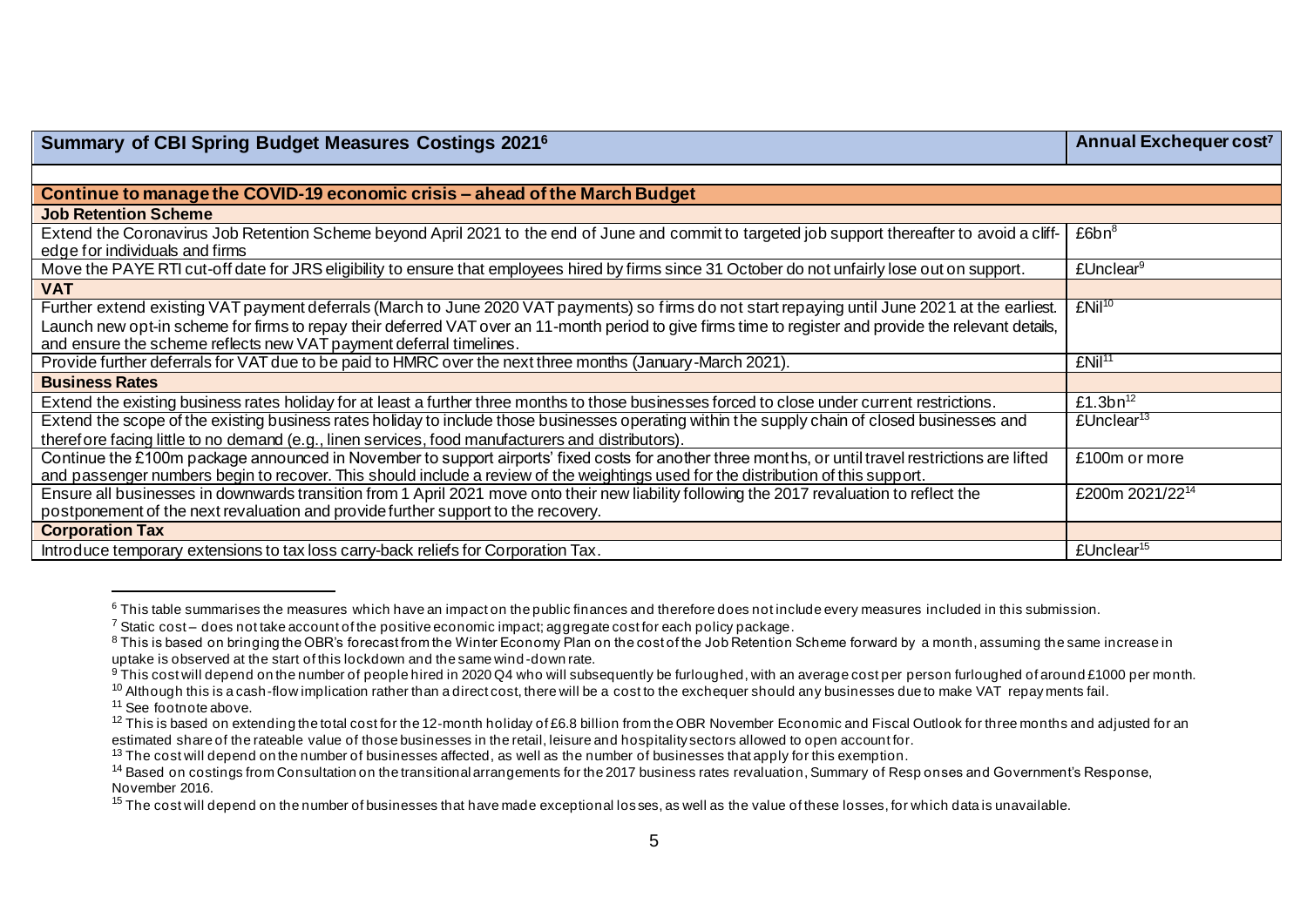| <b>Coronavirus Loan Schemes</b>                                                                                                                      |                                  |
|------------------------------------------------------------------------------------------------------------------------------------------------------|----------------------------------|
| Deliver Pay As You Grow scheme for Bounce Back Loans, including extension of Ioan scheme repayment terms from 6-10 years and extend capital          | $EMil^{16}$                      |
| and interest repayment holidays for six months to buy businesses valuable time. Keep window for new issuance under the CCFF scheme open              |                                  |
| until the end of June.                                                                                                                               |                                  |
| Announce details of CBILS successor (EFG+) and ensure the new scheme can be delivered by non-bank lenders to widen the pool of firms who             | £Unclear <sup>17</sup>           |
| can access support.                                                                                                                                  |                                  |
| Stimulate business investment and job creation that spurs a transition to a net zero, competitive, dynamic, and modern economy - at the Budget       |                                  |
| Reform the business rates system                                                                                                                     |                                  |
| Set a path for the business rates multiplier to ensure the business rates burden is consistent with economic realities for example by continuing to  | £120 $m^{18}$                    |
| freeze the UBR for the remainder of the revaluation period (2022/23).                                                                                |                                  |
| Ensure the current suite of reliefs continue to be fit for purpose, addressing clear market failures and minimising economic distortions.            | £1.5 to £2 billion <sup>19</sup> |
| Set out a path to achieving annual revaluations by 2026.                                                                                             | At least £9m <sup>20</sup>       |
| Ensure the business rates system encourages businesses to investment in commercial property.                                                         | £500 $m^{21}$                    |
| Use existing mechanisms within the business rates system to incentivise businesses to invest in greening the existing property stock.                | £75 to £100 $m^{22}$             |
| Incentivise investment in innovation                                                                                                                 |                                  |
| Introduce a time-limited 'Invest to grow' productivity voucher scheme to give SMEs the incentive to spend now on productivity enhancing              | £1.7 to £2.8bn <sup>23</sup>     |
| technologies.                                                                                                                                        |                                  |
| Build on the success of the Made Smarter North West pilot, by providing funding for scale up in three additional areas: Lincolnshire, Sheffield City | £50m                             |
| region and North East/Tees Valley.                                                                                                                   |                                  |

<sup>&</sup>lt;sup>16</sup> Costs already accounted for in Winter Economy Plan forecast.

<sup>&</sup>lt;sup>17</sup> Depends on scheme design.

 $18$  The cost relates to the cost of freezing the UBR in 2022/23 and is based on the costing in the Spending review 2020 document. The cost of fixing the UBR at future revaluations will depend on the value of the rateable pool.

<sup>&</sup>lt;sup>19</sup> This cost to government will vary depending on the outcome of the revaluation and the detail of the transitional scheme but based on previous schemes this could cost in the region of £1.5 to £2 billion.

<sup>20</sup> This is based on the fall in revenue observed between 2017/18 and 2018/19 from the Valuation Office Agency (2019) Annual report and account 2018-19. While the VOA was provided with £31m additional funding for the 2023 revaluation at the 2020 Spending Review, further funding will be required to move to an 18 month AVD gap.

 $^{21}$  This cost relates to the business growth accelerator and is estimated using the same methodology as in Scotland's Fiscal Commission report. The exact cost will depend on the specific design of the relief and the change in business behaviour it drives.

<sup>22</sup> CBI & Avison Young (2020) – *Green Light for Investment.* This is based on the one-year relief assumed to apply to the same number of assessments that had increased over £15,000 in 2018/19 (not potentially subject to SBRR, i.e., little or no liability paid). The Rateable Value (RV) increase in 2018/19 amounted to £169m (relating to 6,700 commercial properties) and was considered a more reliable estimate than one based on rate-year 2019/20 assessments. Note that the cost does not include the additional reliefs related to a certain EPC band improvement, as it is difficult to predict how many assessments would apply for each band .

 $^{23}$  This cost is based on the following assumptions: around 1.4m SMEs with employees would be most likely to take up the incentive, 50% of these use the incentive as there is also a cost to the business of take-up, the incentive drives an additional £6-10k of investment based on research by Sage "Invest for Recovery – supporting SME jobs & growth with digital adoption" 2020, with the government fronting 40% of this cost.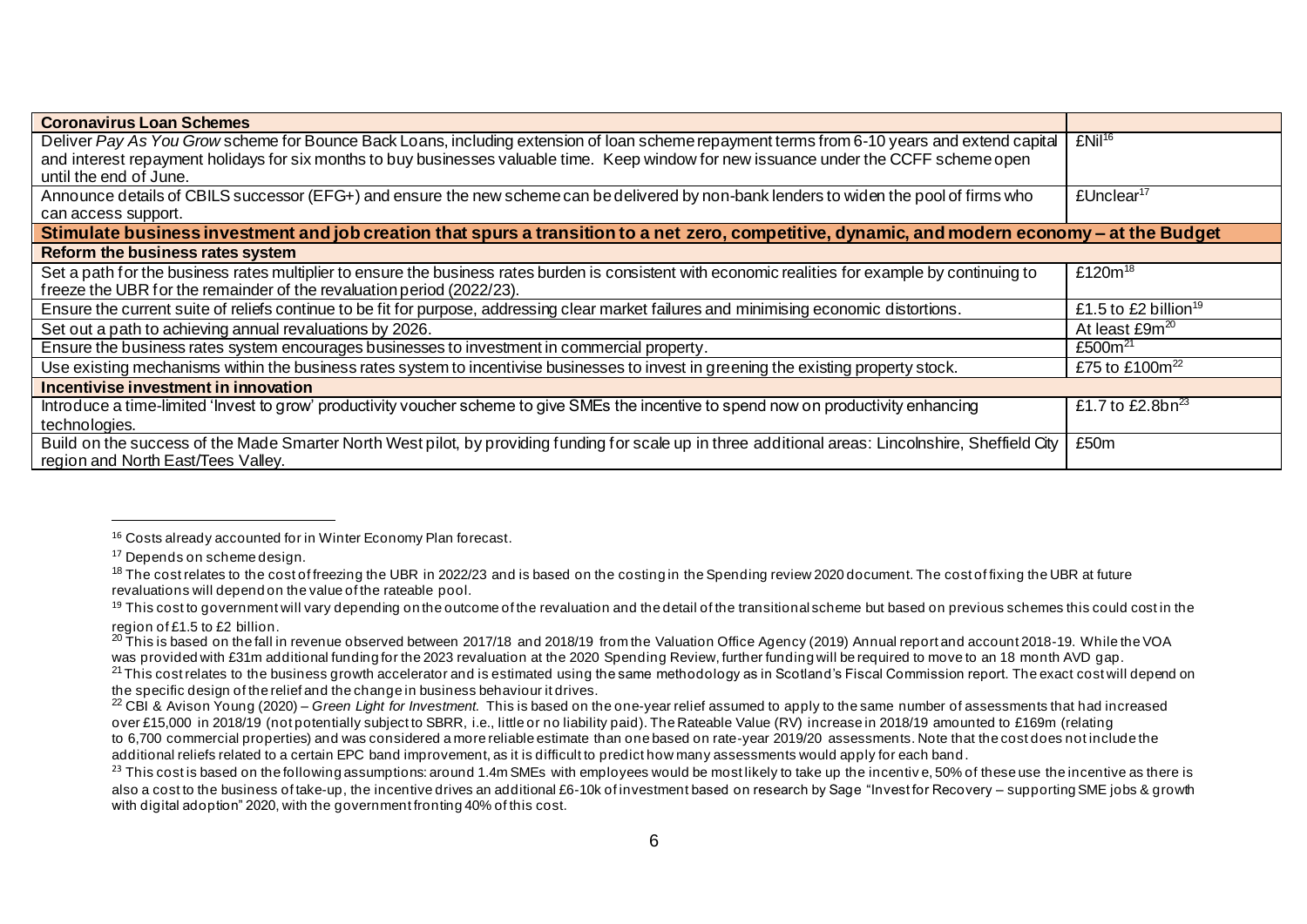| Create "Accelerate UK" as a new home for innovation adoption in government - new UKRI council tasked with national strategy and funding for            | £150m over 3 years <sup>24</sup> |
|--------------------------------------------------------------------------------------------------------------------------------------------------------|----------------------------------|
| innovation adoption that enables coherent local delivery.                                                                                              |                                  |
| Strengthen the purpose of applied research centres like Catapults and research and technology organisations by establishing a new network              | £200 $m^{25}$                    |
| of internationally competitive, locally delivered, 'Catapult Quarters'.                                                                                |                                  |
| Expand the R&D tax credit to include Capital Expenditure as an allowable expense and review how the R&D tax credit can be further expanded and         | £Unknown                         |
| made even more accessible to supercharge business investment in innovation.                                                                            |                                  |
| Commit sufficient additional funding for the UK to associate fully in Horizon Europe for 2021-2027.                                                    | £1 $bn^{26}$                     |
| <b>Prioritise jobs and skills</b>                                                                                                                      |                                  |
| Turn the Apprenticeship Levy into a Skills and Training Levy to support higher business investment in training for young people and older workers.     | £0.5 $bn^{27}$                   |
| Use the upcoming FE White Paper to consult on the rollout of the Flexible Loan Entitlement and set out a roadmap for the future of adult skills        | <b>£Unclear</b>                  |
| devolution.                                                                                                                                            |                                  |
| Transform 'Job Centres' into regionally led 'Jobs and Skills Hubs', with strong regional autonomy to respond to changing local job markets and align   | <b>£Unclear</b>                  |
| with regional and local skills initiatives.                                                                                                            |                                  |
| Introduce individual training accounts for unemployed individuals and those with the biggest retraining needs to spend on accredited high-quality      | Maximum of £3.9bn <sup>28</sup>  |
| courses.                                                                                                                                               |                                  |
| Introduce an SME training tax credit as an incentive for these firms to invest more in training, modelled on either the SME R&D tax relief or R&D      | <b>£Unclear</b>                  |
| Expenditure Credit (RDEC).                                                                                                                             |                                  |
| Ensure SME skills support is a priority in Growth Hubs by providing long-term, flexible funding. This will ensure they have the capacity to design and | <b>£Unclear</b>                  |
| deliver locally tailored support that reflect local business needs and align with Local Industrial Strategies and recovery plans.                      |                                  |
| Lead the race to net zero                                                                                                                              |                                  |
| Deliver the £3bn funding committed for energy efficiency improvements in July 2020, including the Green Homes Grant announced as part of those         | £Unclear <sup>29</sup>           |
| package of measures, and the extension of the scheme confirmed in November 2020. Ensure the success of the scheme by reducing barriers that            |                                  |
| prevent SMEs from accessing the scheme effectively.                                                                                                    |                                  |
|                                                                                                                                                        |                                  |

<sup>&</sup>lt;sup>24</sup> This costing is based on Innovate UK's yearly 'Staff costs' and 'Other operating costs' in 2017/18 (~£50m), multiplied on the basis of funding the new agency for the three year spending term. Innovate UK Annual Reports and Accounts 2017/18.

<sup>&</sup>lt;sup>25</sup> This costing is only indicative and is based on grant funding and operational costs for France's Pole de Comp étitivité programme and the Milton Keynes Autodrive pilot, which received £10m of public funding. The actual cost will depend on the scope of the Catapult quarters and how many are built. Funding could be allocated from the £3bn pot for development support detailed elsewhere in the submission.

 $^{26}$  This is based on the UK's contribution to the last EU framework programme (FP7) that ran from 2007-13. HMG has previously committed to fully participating in Horizon 2025 depending on the terms of the EU Exit agreement.

<sup>&</sup>lt;sup>27</sup> This is based on spending on apprenticeship training and assessment by Non-Levy payers in 2018/19 of £0.5 billion net of the 5% that government already contributes as part of the apprenticeship levy scheme. The £0.5 billion is sourced from the Department for Education written questions. It therefore assumes that if levy payers use the Flexible Levy to access 100% of funds, the cost to the exchequer would be 95% of funding the apprenticeship budget for non-levy payers as they currently fund 5%. This cost would reduce depending on how much of the levy is accessed by levy payers.

<sup>&</sup>lt;sup>28</sup> Based on prior outputs from 'UK training investment costs model, McKinsey, 2019', which finds 5 million individuals will require retraining between 2020 and 2030 at a typical direct training cost of £7,900. The cost therefore reflects a scenario where the government would fund 100% of the cost requi red to train these individuals and is therefore a maximum. In reality, this will be funded also by individuals and businesses too, as well as being funded through the other policy recommendations on training.

<sup>&</sup>lt;sup>29</sup> At the 2020 Spending Review the Government committed to spending £3 billion on building allocation, with the allocation to be reviewed in the Spring.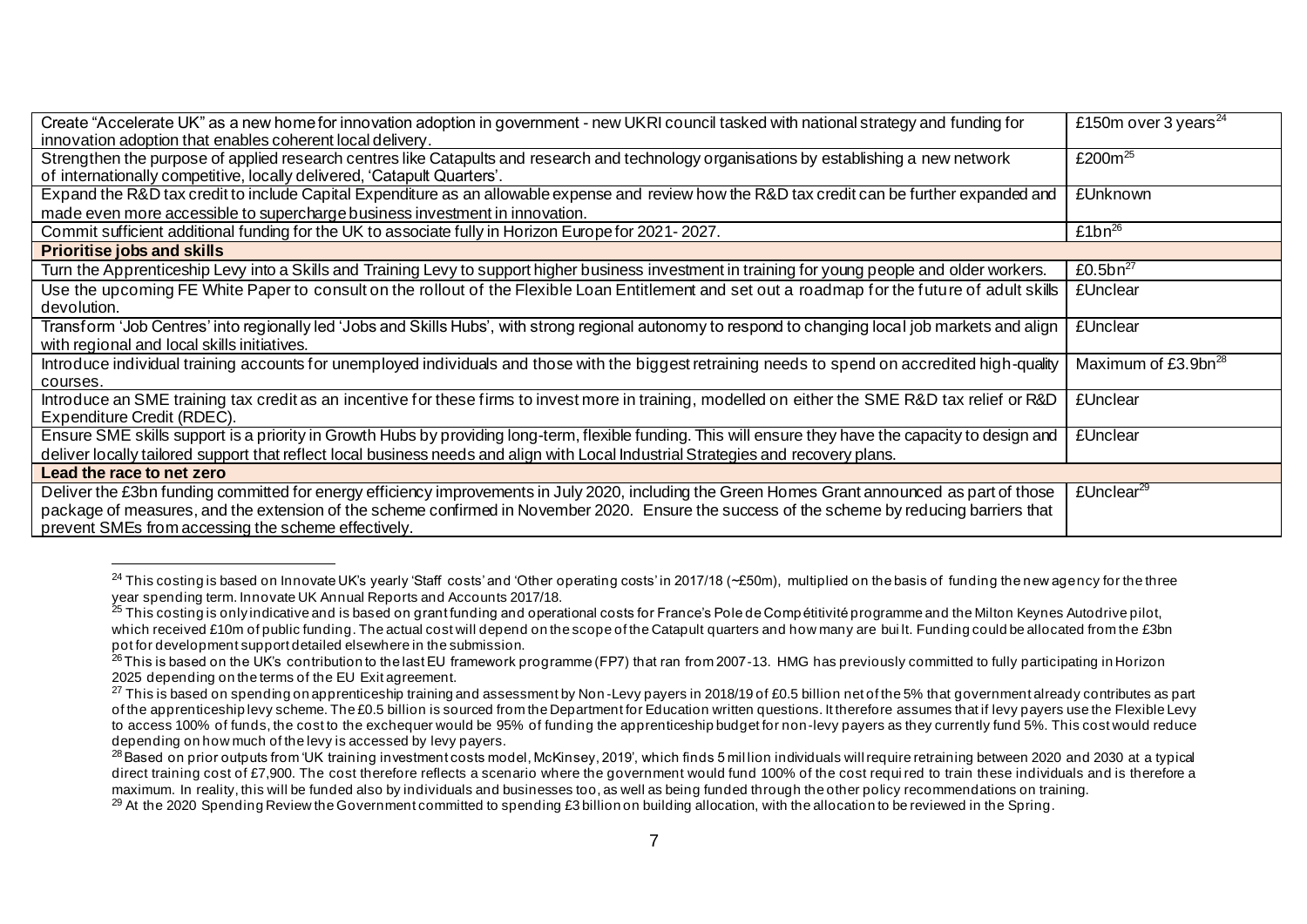| Commit to a new gigafactory plan to deliver another 7 gigafactories by 2040 to enable a strong automotive sector and place the UK at the forefront<br>of low emission transport technologies. In the first instance, this should draw on the previous £1 billion commitment, with more funding required in<br>later years to fully deliver on the plan.               | £Nil in the near term $30$ |
|-----------------------------------------------------------------------------------------------------------------------------------------------------------------------------------------------------------------------------------------------------------------------------------------------------------------------------------------------------------------------|----------------------------|
| Publish a comprehensive national charging infrastructure strategy that clearly outlines how the £1.3 billion committed to accelerating the roll out of<br>charging infrastructure, will be delivered across urban, rural and remote parts of the country.                                                                                                             | £Nil <sup>31</sup>         |
| Support progress towards the 2030 phase out date for new petrol and diesel cars and vans with a progressive tax system, including a complete<br>review into the future of fuel duty.                                                                                                                                                                                  | <b>£Unclear</b>            |
| Extend the 0% company car tax (BiK) rate for zero emission vehicles. The BiK rate was down to 0% for 2020-21 but with COVID-19 the government<br>should extend the policy since a lot of firms have not been able to utilise it. To help with zero emission vehicles' uptake further, the policy should be<br>extended to cover the employee loans for such vehicles. | <b>£Unclear</b>            |
| Support the continued development of detailed structures and mechanisms for the use of CCUS in power, transport and storage infrastructure, and<br>industrial uses, with the aim of completing the business models in 2022. Deliver the multi-year funding confirmed at SR20 for the CCS Infrastructure<br>Fund.                                                      | £100 $\overline{m^{32}}$   |
| Introduce a further package of investment to support the production of sustainable aviation fuels including £21m for the SAF clearing house, £50m<br>in grants and development support for SAF technologies across technology readiness levels and £429m in government backed loan guarantees for<br>first of a kind SAF facilities                                   | £500 $m33$                 |
| Develop a regulatory and tax regime that stimulates investment, innovation, and entrepreneurship in the UK - underpinned by effective institutions                                                                                                                                                                                                                    |                            |
| Create a new 'watchdog' to oversee the performance of the UK's economic regulators in delivering the strategic goals for the UK economy including<br>innovation and net zero transition. And ensure the UK's economic regulators have a clear remit to support net zero, innovation and levelling up.                                                                 | <b>£Negligible</b>         |
| Accelerate delivery of long-promised immigration reforms that are vital to making it business-friendly.                                                                                                                                                                                                                                                               | <b>£Negligible</b>         |
| Work in consultation with businesses to provide clarity about the National Infrastructure Bank's remit and scope, ensuring the Bank 'crowds in' private<br>finance, can take long-term investment decisions which go beyond political cycles, and supports the UK's ambitions to hit net-zero by 2050.                                                                | £Unclear <sup>34</sup>     |
| Commit to continued regional expansion of the British Business Bank to support SMEs across the whole of the UK in understanding and accessing<br>finance and deliver on the UK's levelling up agenda.                                                                                                                                                                 | <b>£Unclear</b>            |
| Press ahead with reform of the railways, including the creation of a new 'Guiding Mind' arms-length body to oversee contracting, with responsibility<br>for track and trains.                                                                                                                                                                                         | £90m                       |
| Support reform of the rail fares regulations and facilitate the testing and development of the necessary technical changes to make fare reforms a<br>reality to ensure passengers always get the best value fares and enable the national roll out of Pay as You Go ticketing.                                                                                        |                            |
| Help businesses harness new trade opportunities to drive the economic recovery                                                                                                                                                                                                                                                                                        |                            |

 $^{30}$  £1 billion has been committed in the ten-point plan to support the electrification of UK vehicles and their supply chains, including developing Gigafactories in the UK to produce the batteries. This is not expected to cover the delivery of 7

 $31$  This was set out in the government's ten-point plan

 $32$  CCS Infrastructure Fund confirmed with £1bn of funding over this Parliament (£100m in 2021-22).

 $^{33}$  Recommendation from the Sustainable Aviation Report, February 2020. A £15 million competition has already been committed in the ten-point plan to support the production

of sustainable aviation fuels in the UK.

 $34$  The cost will depend on the exact role and remit of the bank.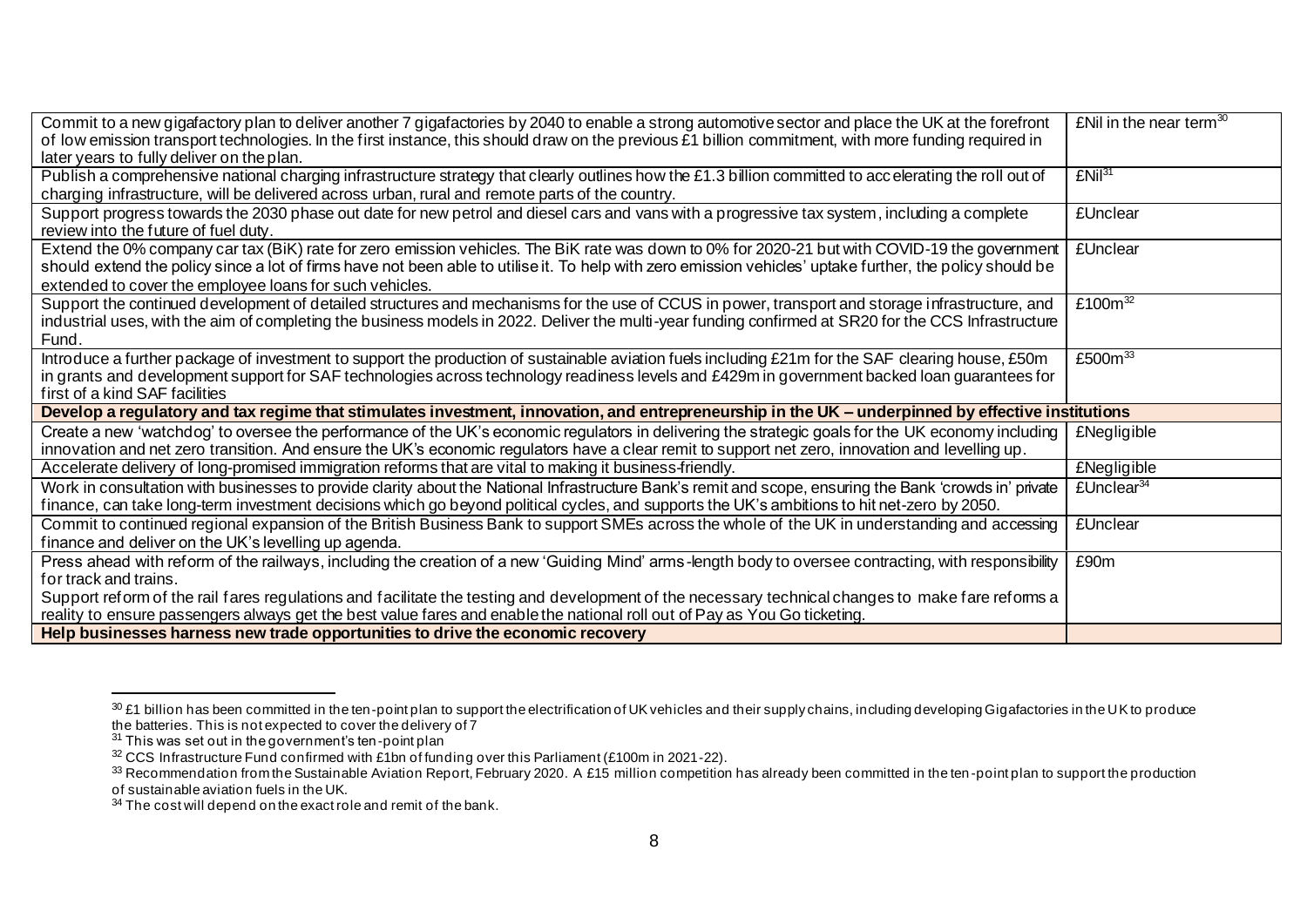| Create an independent Office for Trade Impact (OFTI) to analyse the impact of UK trade policy for businesses of different sizes, different sectors, and   £18m <sup>35</sup> |  |
|------------------------------------------------------------------------------------------------------------------------------------------------------------------------------|--|
| across the country.                                                                                                                                                          |  |
| Improve the government's digital offer with a new COVID-19 Bounce-back Export Support Service, to ensure businesses in every corner of the UK   £Negligible <sup>36</sup>    |  |
| have access to all the information they need in one place and can take advantage of new trade deals                                                                          |  |
| DIT, UKRI and BEIS, alongside regional stakeholders such as Metro Mayors, should work together to develop a compelling, global pitch setting out   £Unclear                  |  |
| 'why the UK is the best place to locate and grow your R&D activity'.                                                                                                         |  |

 $^\text{35}$  Based on the cost of the Australian equivalent, the <u>Australian Productivity Commission</u>, which had a budget of AUS\$35mn in 2018/19

 $^{36}$  This will have a small cost attached to it to develop digital offer and website, as well as additional staff resource.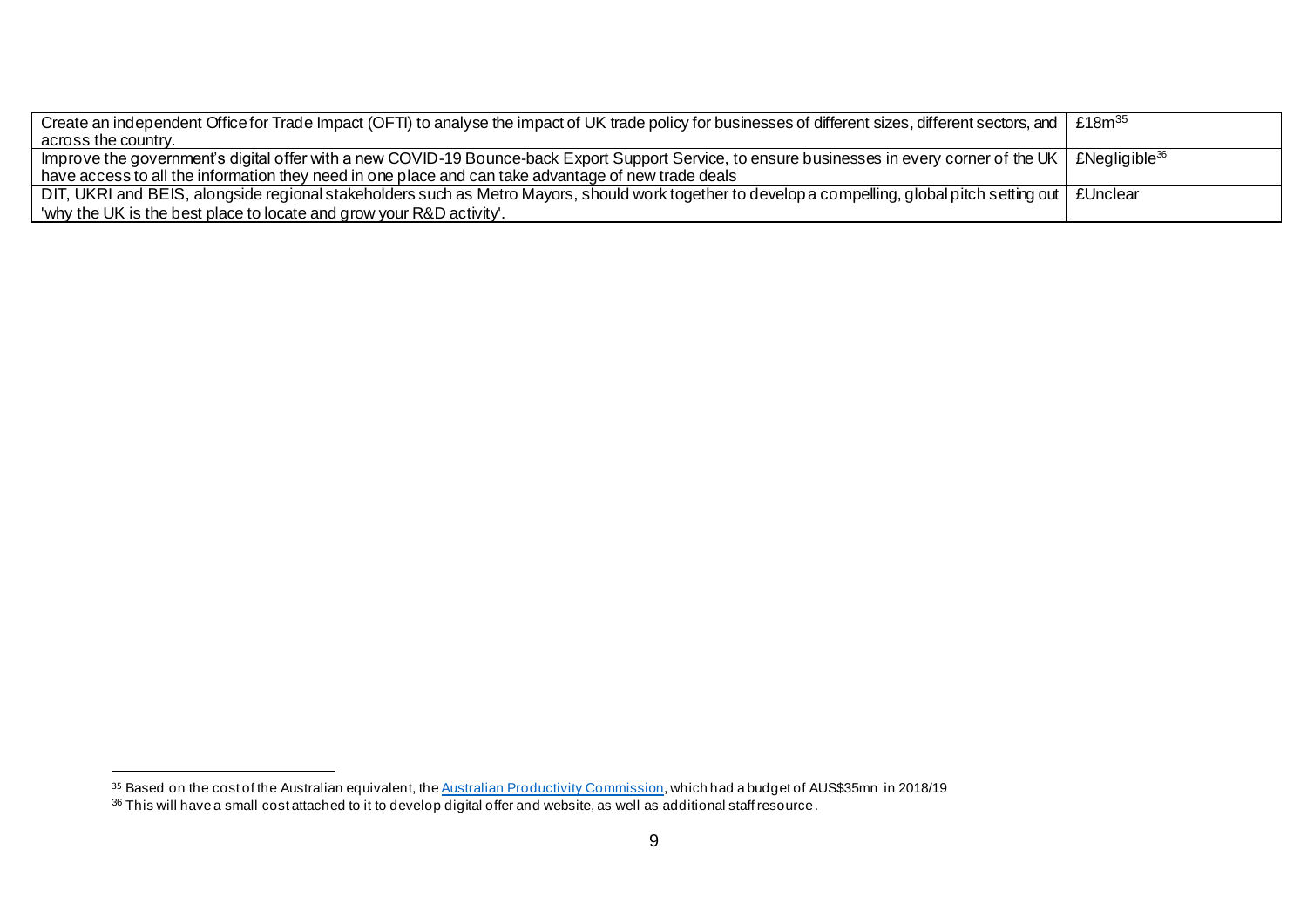# **Continue to manage the COVID-19 economic crisis – ahead of Budget**

As businesses face new national lockdown restrictions, Q1 will continue to mean tough trading conditions for many firms as they are either forced to close or experience subdued demand. It's now clear that more comprehensive economic and social restrictions require a more comprehensive economic policy response for the duration of the crisis.

Businesses need urgent clarity on the support available in the months ahead, as they face into a financial cliff-edge in the spring. With uncertainties remaining on the length of restrictions and the economy unlikely to reopen overnight, government's continued economic response must support the economy throughout the duration of the crisis and be resilient to setbacks in the reopening. With firms set to make tough planning decisions in the coming weeks, the Budget will be too late to make these decisions. The government should use January and February to deliver policy in these areas to avoid a cliff edge and give businesses time and clarity to plan and prepare.

### **1. Extend the Coronavirus Job Retention Scheme until the end of June and commit to targeted job support thereafter**

The Job Retention Scheme has safeguarded millions of jobs whilefirms have been forced to close or experienced low demand due to restrictions. While firms welcomed an extension until the end of April 2021, businesses are expecting continued restrictions and a drawn-out reopening of the economy to impact their demand beyond April. Businesses need as much certainty as possible and time to plan to avoid unnecessary redundancies. With most firms not expecting a meaningful reopening of the economy until the summer, firms will be making tough workforce decisions in the coming weeks to address the impact of the April cliff-edge on their cash-flow. Businesses now need a further extension to the Job Retention Scheme to the end of June and targeted support thereafter to provide a stable lifeline through to the summer, helping firms that need it most avoid unnecessary job losses and bridge to recovery.

The CBI is therefore calling on government to:

| <b>CBI recommendation</b>                                                                                                                                        | <b>Annual exchequer</b><br>cost |
|------------------------------------------------------------------------------------------------------------------------------------------------------------------|---------------------------------|
| Extend the Coronavirus Job Retention Scheme to the end of June and commit to<br>targeted job support thereafter to avoid a cliff-edge for individuals and firms. | $£6bn^{37}$                     |
| Move the PAYE RTI cut-off date for JRS eligibility to ensure that employees hired<br>by firms since 31 October do not unfairly lose out on support.              | £Unclear <sup>38</sup>          |

# **2. Extend VAT payment deferrals**

VAT payment deferrals have been an effective tool to bolster businesses' cashflow during the pandemic, with around £30bn of VAT deferred by firms between March and June 2020. However, with repayments set to start in spring 2021 whilst restrictions are ongoing and economic activity remains dampened, repayments will have a significant impact on firms' already-strained cash reserves. Allowing an extended repayment period for already deferred VAT bills will give businesses a muchneeded cash boost in coping with the ongoing restrictions. In addition, firms should be given the option to defer VAT bills due between January and March for 12 months, giving them increased flexibility over managing their cashflow at a time of continued uncertainty.

<sup>&</sup>lt;sup>37</sup> This is based on bringing the OBR's forecast from the Winter Economy Plan on the cost of the Job Retention Scheme forward by a month, assuming the same increase in uptake is observed at the start of this lockdown and the same wind-down rate.

 $38$  This cost will depend on the number of people hired in 2020 Q4 who will subsequently be furloughed, with an average cost per person furloughed of around £1000 per month.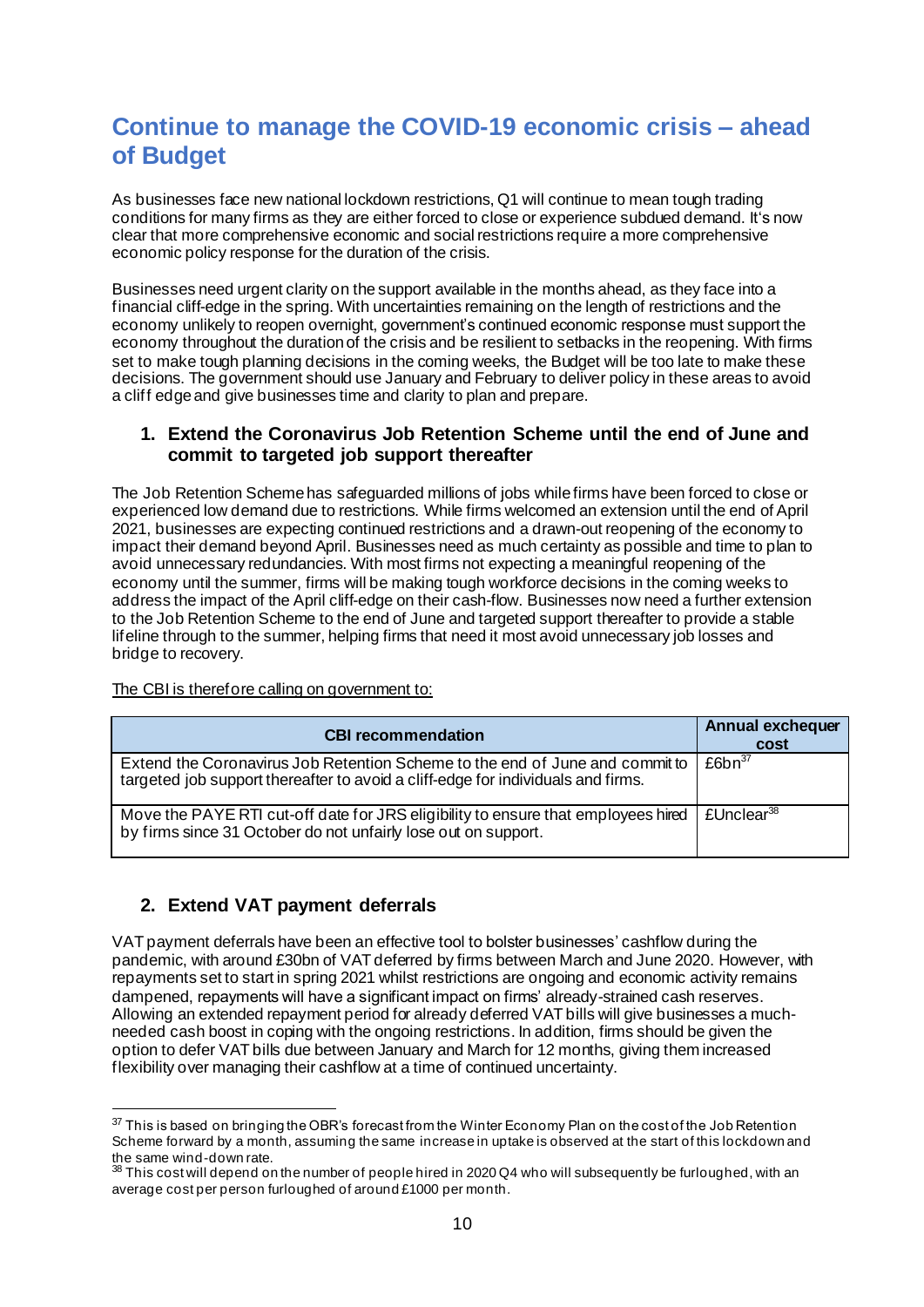The CBI is therefore calling on government to:

| <b>CBI recommendation</b>                                                                                                                                                                                                                                                                                                                                                              | <b>Annual exchequer</b><br>cost <sup>39</sup> |
|----------------------------------------------------------------------------------------------------------------------------------------------------------------------------------------------------------------------------------------------------------------------------------------------------------------------------------------------------------------------------------------|-----------------------------------------------|
| Further extend existing VAT payment deferrals (March to June 2020 VAT payments)<br>so firms do not start repaying until June 2021 at the earliest. Launch new opt-in<br>scheme for firms to repay their deferred VAT over an 11-month period to give firms<br>time to register and provide the relevant details, and ensure the scheme reflects<br>new VAT payment deferral timelines. | EMi <sup>40</sup>                             |
| Provide further deferrals for VAT due to be paid to HMRC over the next three<br>months (January-March 2021).                                                                                                                                                                                                                                                                           | EMi <sup>41</sup>                             |

## **3. Remove the business rates cliff edge in March 2021 and target further business rates holiday to the hardest hit sectors and their supply chains**

Some of the hardest-hit parts of the economy, including hospitality and leisure, are facing a business rates cliff edge at the end of March 2021, where they will move from paying no business rates to 100% of their previous business rates bill. Extending business rates relief for the most distressed sectors, including those that will see a lag in demand or suppressed demand as the economy slowly reopens, will be vital to help firms manage their cashflow and survive.

| <b>CBI recommendation</b>                                                                                                                                                                                                                                                                                                                                                                                                                                                                                                                                                                                   | Annual exchequer<br>cost <sup>42</sup> |
|-------------------------------------------------------------------------------------------------------------------------------------------------------------------------------------------------------------------------------------------------------------------------------------------------------------------------------------------------------------------------------------------------------------------------------------------------------------------------------------------------------------------------------------------------------------------------------------------------------------|----------------------------------------|
| Extend the existing business rates holiday for at least a further three months<br>(April, May and June) to those businesses forced to close under current<br>restrictions. This should be kept under review to reflect the future path of the virus<br>and subsequent restrictions.                                                                                                                                                                                                                                                                                                                         | £1.3 $bn^{43}$                         |
| Extend the scope of the existing business rates holiday to include those<br>businesses operating within the supply chain of closed businesses and therefore<br>facing little to no demand (e.g., linen services, food manufacturers and<br>distributors). This should be accessible immediately and, to support this, the<br>government should provide clear guidance to local authorities setting out the<br>circumstances under which the exemption should be granted. Supply chain<br>businesses could be identified through a test that determines the impact of<br>business closures on their revenue. | flInclear <sup>44</sup>                |
| Continue the £100m package announced in November to support airports' fixed<br>costs for another three months, or until travel restrictions are lifted and passenger<br>numbers begin to recover. This should include a review of the weightings used for<br>the distribution of this support, to account for the size of fixed costs, increasing the<br>£8 million cap for larger airports to cover a larger proportion of these airports fixed<br>costs.                                                                                                                                                  | £100m or more                          |

 $39$  Static cost – does not take account of the positive economic impact; aggregate cost for each policy package.  $^{40}$  Although this is a cash-flow implication rather than a direct cost, there will be a cost to the exchequer should any businesses due to make VAT repayments fail.

<sup>&</sup>lt;sup>41</sup> See footnote 9.

 $42$  Static cost – does not take account of the positive economic impact; aggregate cost for each policy package.

 $^{43}$  This is based on extending the total cost for the 12-month holiday of £6.8 billion from the OBR November Economic and Fiscal Outlook for three months and adjusted for an estimated share of the rateable value those businesses in the retail, leisure and hospitality sectors allowed to open account for.

<sup>44</sup> The cost will depend on the number of businesses affected, as well as the number of businesses that apply for this exemption.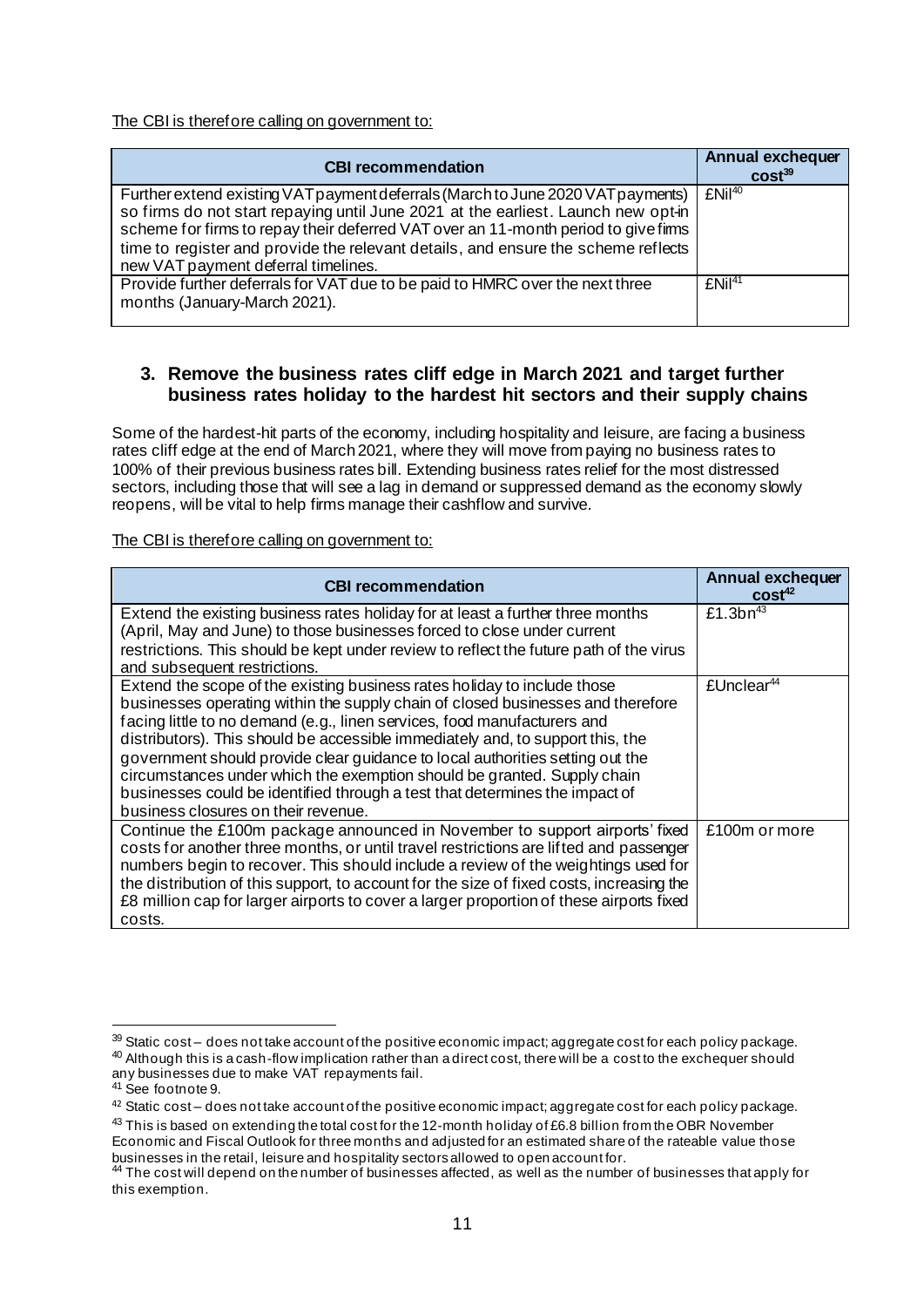| Ensure all businesses in downwards transition from 1 April 2021 move onto their      | £200m 2021/22 <sup>45</sup> |
|--------------------------------------------------------------------------------------|-----------------------------|
| new liability following the 2017 revaluation to reflect the postponement of the next |                             |
| revaluation and provide further support to the recovery.                             |                             |
| Government should urgently issue guidance to local authorities on the distribution   | <b>£Nil</b>                 |
| of discretionary grants with the objective of funds being distributed by end of      |                             |
| February 2021.                                                                       |                             |

## **4. Introduce extended loss carry-backs for all businesses**

In response to the financial crisis, in 2009 the government allowed an extended carry-back for losses made by businesses within a defined 'crisis' period (see Finance Act 2009, Schedule 6). A new extension to the loss regime should now be implemented, which can be based on the experiences and framework from the 2009 legislation, with appropriate amendments to take account of the differing nature of the current crisis and to appropriately define the 'crisis' period. Additionally, government should enable businesses to claim relief based on draft accounts, to allow affected businesses to receive much needed cash as soon as possible. This measure directly assists businesses who have made exceptional losses due to these combined economic impacts. The £50k income tax loss relief cap and the £5m corporate tax brought-forward loss relief cap should also be temporarily lifted in recognition of these unprecedented circumstances.

The CBI is therefore calling on government to:

| <b>CBI recommendation</b>                                                                                                                                      | Annual exchequer<br>$cost^{46}$ |
|----------------------------------------------------------------------------------------------------------------------------------------------------------------|---------------------------------|
| Introduce temporary extensions to tax loss carry-back reliefs for Corporation Tax<br>and temporarily lift the Income Tax and Corporation Tax Loss Relief caps. | £Unclear <sup>47</sup>          |

#### **5. Deliver 'Pay As You Grow' Scheme to smooth businesses' Coronavirus Loan repayments and launch a CBILS successor scheme to drive growth**

The government's coronavirus loan support schemes have been a lifeline for firms as they have navigated a year of challenging trading conditions. However, with many firms now highly leveraged, particularly in acutely impacted sectors and challenging economic conditions continuing, many businesses are unable to take on more debt. Government's focus must continue to ensure no cliff edges in the availability of critical schemes, buying time for demand to return, so that businesses are not repaying loans whilst restrictions continue and demand remains low with income near zero for some.

| <b>CBI recommendation</b>                                                                                                                                                                                                                                                                                                    | Annual exchequer<br>cost <sup>48</sup> |
|------------------------------------------------------------------------------------------------------------------------------------------------------------------------------------------------------------------------------------------------------------------------------------------------------------------------------|----------------------------------------|
| Deliver Pay As You Grow scheme for Bounce Back Loan Scheme, including<br>extension of loan scheme repayment terms from 6-10 years and extend capital<br>and interest repayment holidays for six months to buy businesses valuable time.<br>Keep window for new issuance under the CCFF scheme open until the end of<br>June. | <b>£Nil</b>                            |

<sup>45</sup> Based on costings from Consultation on the transitional arrangements for the 2017 business rates revaluation, Summary of Responses and Government's Response, November 2016.

<sup>46</sup> Static cost – does not take account of the positive economic impact; aggregate cost for each policy package.

<sup>&</sup>lt;sup>47</sup> The cost will depend on the number of businesses that have made exceptional losses, as well as the value of these losses, for which data is unavailable.

<sup>48</sup> Static cost – does not take account of the positive economic impact; aggregate cost for each policy package.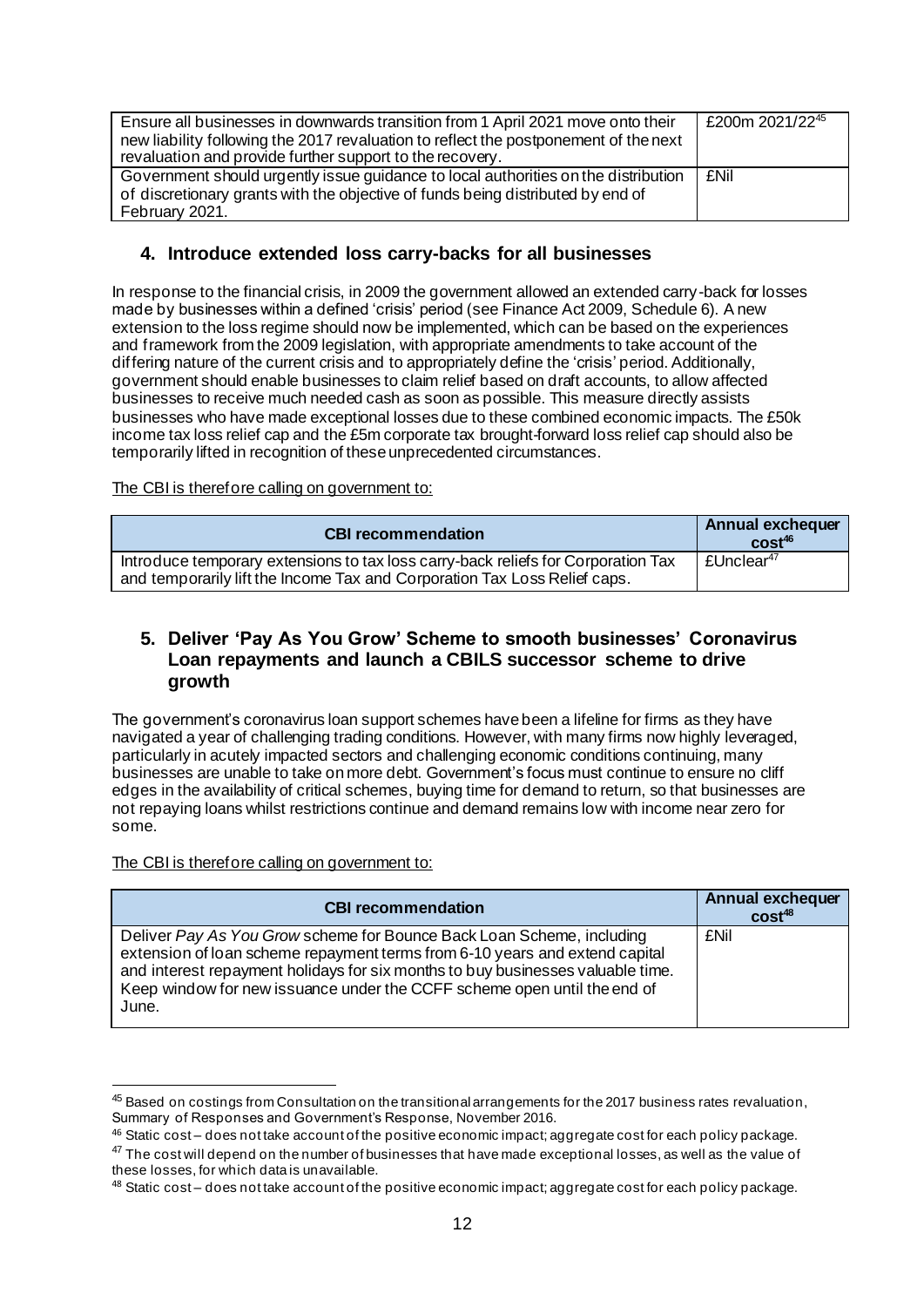Announce details of CBILS successor (EFG+) and ensure new scheme can be delivered by non-bank lenders to widen the pool of firms who can access support. The new finance scheme will bridge the gap between the pandemic and normal market conditions. These successor loan schemes must be ambitious, flexible and responsive to the needs of the economy. £Nil

# **Stimulate business investment and job creation that spurs a transition to a net zero, competitive, dynamic, and modern economy**

Business investment will be crucial in the medium term to stimulate the UK's economic recovery from the pandemic. Over the last four decades, business investment in the UK has seen a persistent decline as a proportion of GDP, deteriorating from a peak of 14.7% of GDP in 1989 to a low of 8.9% in Q3 2020, putting the UK's performance firmly at the bottom of the G7 ranking.<sup>49</sup> And the pandemic has only exacerbated this decline. Despite the pandemic hitting many economies around the world, business investment has been hit harder in the UK than our international counterparts, with the UK seeing a decline of 20% between Q4 2019 and Q3 2020, the highest drop of all G7 economies, the next largest being seen in Canada (-12%), while the US and France saw a decline of 5%.

However, after years of political uncertainty, an increasingly clear direction in public policy – provided by the end of the EU transition period and the government's Ten Point Plan for a Green Industrial Revolution, provides both new opportunities and confidence for business investment in the UK. With firms continuing to face challenging economic conditions, the role of public policy in stimulating business investment is clear, and crucial. Government must act – for example on regulation and tax – to ensure businesses are able to make the case to invest in the near and medium term, which will stimulate growth. Government can create the right conditions for investment at this Budget and set the stage for sustainable economic growth in the long-term, so that companies can invest, innovate, and adapt.

## **1. Urgently reform the business rates system**

While businesses recognise that business rates are an important source of government revenue, there is now a comprehensive rationale for business rates reform. In the absence of fundamental reform businesses rates will continue to damage the prospects of our high-streets, so vital for vibrant and flourishing local communities, hold back critical investment in energy efficiency and investment in regions across England.

The current tax burden over 50% means that the UK now has the highest rates of taxation on commercial property in the G7. In the UK property tax as a proportion of GDP is 4% compared to 1% in Germany. <sup>50</sup> This makes the UK a far less attractive destination for inward investment, where that investment includes the acquisition of commercial property.

More broadly business investment in commercial property is a critical driver of the UK's overall performance on business investment. With business investment increasingly lagging behind our international peers, action must be taken now to reverse this worrying trend. The CBI hears regularly from its members that the burden of business rates acts as a barrier to investing in new sites (from shops to warehousing and manufacturing) and fixed plant and machinery with the potential to increase business productivity or output. This is stunting investment and growth across the UK, impeding the levelling up agenda in our regions that are in desperate need of investment.

Investment in commercial property is also vital for achieving our net zero ambitions. With buildings making up around 40% of the UK's total carbon footprint and 80% of the property stock in 2050

<sup>49</sup> Oxford Economics, 13<sup>th</sup> October 2020 update.

<sup>50</sup> OECD Revenue Statistics, 2019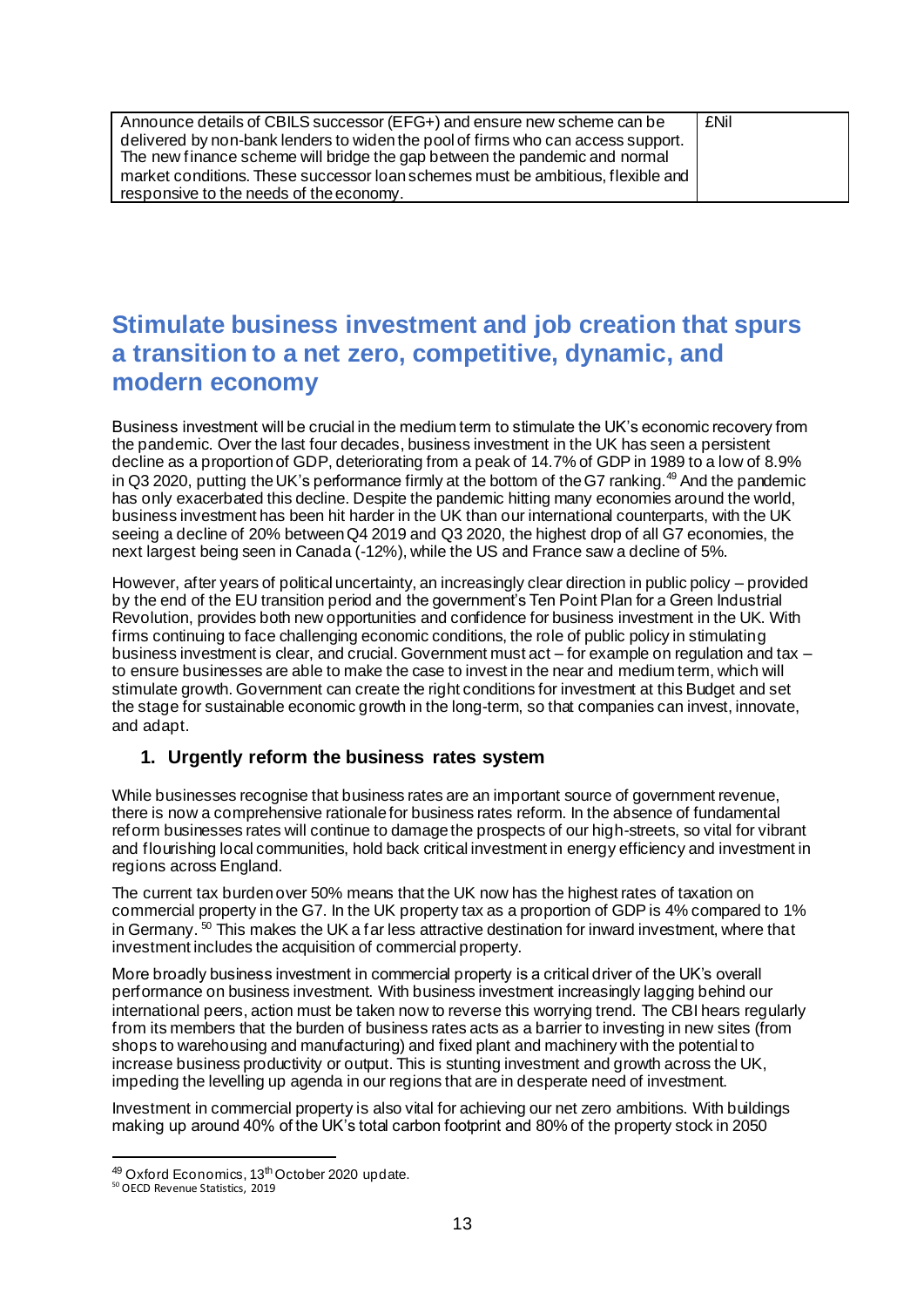estimated to already be built, investment in retrofitting the existing stock of commercial properties will be a critical part of meeting the net-zero target.<sup>51,52</sup>

Business welcomes the government's decision at the 2020 Spending Review to freeze the UBR in 2021/22 as a critical first step in ensuring the business rates burden does not increase further.

| <b>CBI recommendation</b>                                                                                          | <b>Annual exchequer</b><br>cost <sup>53</sup> |
|--------------------------------------------------------------------------------------------------------------------|-----------------------------------------------|
| Set a path for the business rates multiplier to ensure the business rates burden is                                | £120 $m^{54}$                                 |
| consistent with economic realities through the following actions:                                                  |                                               |
| Continue to freeze the UBR for the remainder of the revaluation period                                             |                                               |
| (2022/23).                                                                                                         |                                               |
| For future revaluations, the government should fix the UBR at a lower and<br>$\bullet$                             |                                               |
| more sustainable rate so that any business rates revenue growth relates to<br>growth in rental values.             |                                               |
| Maintain consistency across local authorities by keeping as single multiplier,<br>$\bullet$                        |                                               |
| differentiated only as the small business multiplier and the standard multiplier,                                  |                                               |
| without further breakdowns.                                                                                        |                                               |
| Ensure the current suite of reliefs continue to be fit for purpose, addressing clear                               | £1.5 to £2 billion <sup>55</sup>              |
| market failures and minimising economic distortions through the following:                                         |                                               |
| Review the current suite of reliefs available to ensure they are correcting clear                                  |                                               |
| market failures and represent good value for money, including the interaction                                      |                                               |
| of partly occupied relief and empty property relief and the circumstances                                          |                                               |
| under which partly occupied relief is granted, to ensure timely access to reliefs                                  |                                               |
| when these are needed.                                                                                             |                                               |
| Remove transitional arrangements for properties whose rateable value<br>$\bullet$                                  |                                               |
| decreases following a revaluation, so the business rates bill of those                                             |                                               |
| properties reflects the true rateable value; while upwards transitional relief                                     |                                               |
| should be maintained to allow a smooth transition to a new higher business                                         |                                               |
| rates bill for those properties.                                                                                   |                                               |
| While revaluations occur less frequently than annually, consult on alternatives<br>$\bullet$                       |                                               |
| to transitional arrangements that support those businesses facing a sudden                                         |                                               |
| increase in their business rates bill, while allowing those facing a decrease to                                   |                                               |
| move to that new bill immediately.                                                                                 |                                               |
| Extend the scope of the Fibre Rates Relief to include other gigabit-capable<br>$\bullet$                           |                                               |
| technologies and extend the relief beyond 2022 to better align with the build                                      |                                               |
| timeframes and ensure delivery on the government's rollout target. Longer-                                         |                                               |
| term, the government should look to align this policy to that in Scotland, where<br>the relief applies until 2029. |                                               |
| Standardise discretionary reliefs across England so there is a consistency in<br>٠                                 |                                               |
| approach.                                                                                                          |                                               |
| Introduce a strict set of guidelines setting out in what circumstances local<br>$\bullet$                          |                                               |
| authorities should grant partly occupied relief. This should be revenue neutral                                    |                                               |
| to local authorities such that any relief is reimbursed by central government.                                     |                                               |
| Provide clarity to businesses on the replacement of EU State Aid regulations                                       |                                               |
| and guidance to local authorities on how these should be adhered to in                                             |                                               |
| granting out discretionary reliefs.                                                                                |                                               |
| Introduce a simple system, along the lines of that for council taxpayers, to<br>$\bullet$                          |                                               |
| allow businesses to challenge the mandatory and discretionary relief                                               |                                               |
| decisions of local authorities through the Valuation Tribunal.                                                     |                                               |

<sup>&</sup>lt;sup>51</sup> House of Commons Business, Energy and Industrial Strategy Select Committee, Energy efficiency: building towards net-zero, July 2019.

- <sup>54</sup> The cost relates to the cost of freezing the UBR in 2022/23 and is based on the costing in the Spending review 2020 document. The cost of fixing the UBR at future revaluations will depend on the value of the rateable pool.
- 55 This cost to government will vary depending on the outcome of the revaluation and the detail of the transitional scheme but based on previous schemes this could cost in the region of £1.5 to £2 billion.

<sup>52</sup> Committee on Climate Change, UK housing: Fit for the future?, February 2019

 $53$  Static cost – does not take account of the positive economic impact; aggregate cost for each policy package.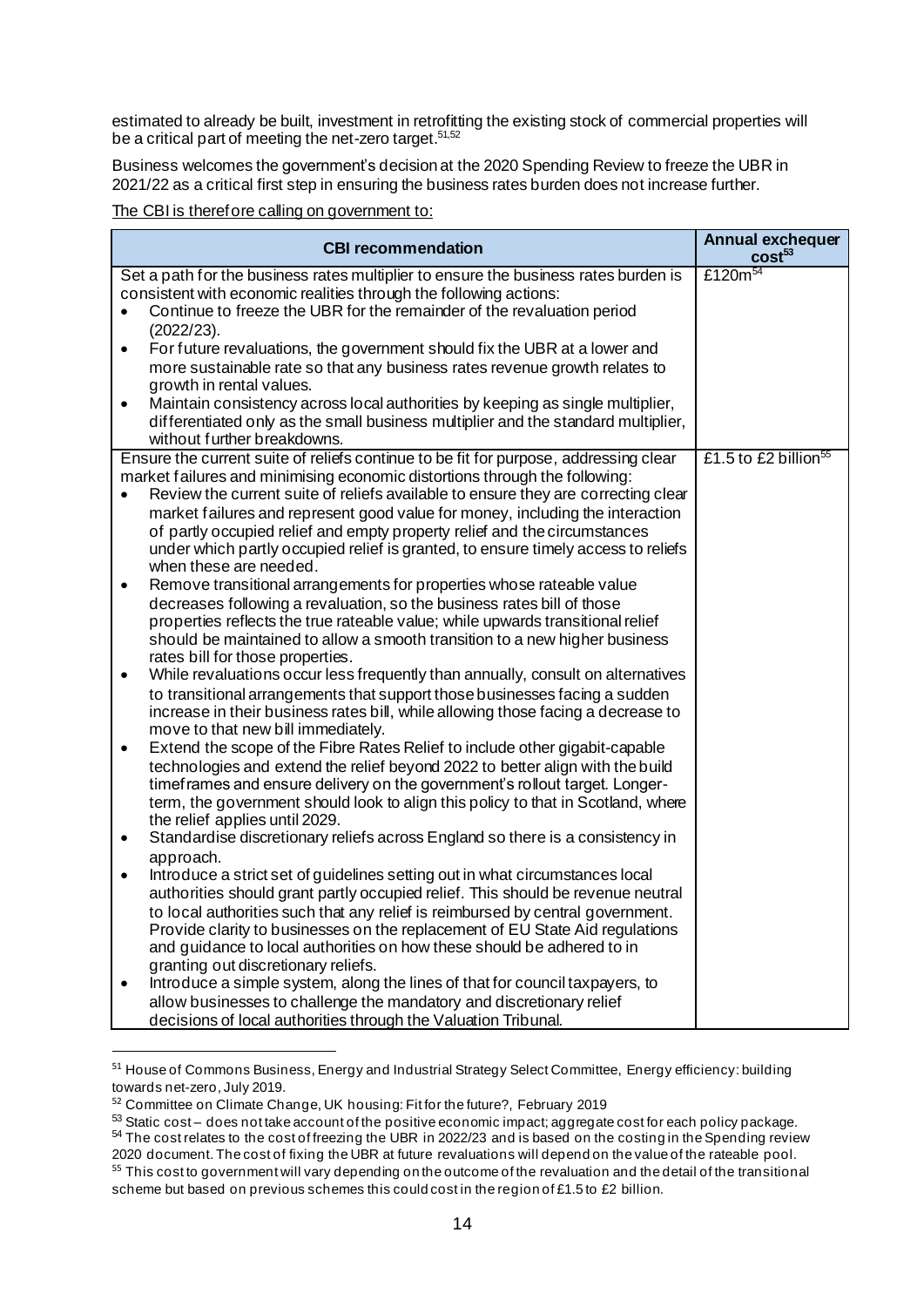|                                                                                            |           |                                                                                                                                                               | At least £9m <sup>56</sup> |
|--------------------------------------------------------------------------------------------|-----------|---------------------------------------------------------------------------------------------------------------------------------------------------------------|----------------------------|
| Set out a path to achieving annual revaluations by 2026, by taking the following<br>steps: |           |                                                                                                                                                               |                            |
|                                                                                            | $\bullet$ | Delay the valuation date to 1st October 2021 to shorten the period between                                                                                    |                            |
|                                                                                            |           | the antecedent valuation date (AVD) and the start of the next revaluation                                                                                     |                            |
|                                                                                            |           | period to ensure the tax more accurately reflects the economic situation and                                                                                  |                            |
|                                                                                            |           | allow a more stable property rental market post-COVID-19. This will require                                                                                   |                            |
|                                                                                            |           | additional resourcing for the VOA.                                                                                                                            |                            |
|                                                                                            | $\bullet$ | If annual revaluations following the 2023 revaluation are not achievable, then                                                                                |                            |
|                                                                                            |           | this could then be followed by a 2-yearly revaluation and a 12-month AVD                                                                                      |                            |
|                                                                                            |           | gap;                                                                                                                                                          |                            |
|                                                                                            |           | Then move to annual revaluations in 2026.                                                                                                                     |                            |
|                                                                                            |           | Ensure the business rates system encourages businesses to investment in                                                                                       | £500m <sup>57</sup>        |
|                                                                                            |           | commercial property by the following actions:                                                                                                                 |                            |
|                                                                                            |           | Introduce a similar measure to Scotland's Business Growth Accelerator that                                                                                    |                            |
|                                                                                            |           | enables new properties or improvements to existing properties to receive a                                                                                    |                            |
|                                                                                            |           | holiday from business rates payments for a specified period; this should                                                                                      |                            |
|                                                                                            |           | include new investments in modern equivalent assets.                                                                                                          |                            |
|                                                                                            | $\bullet$ | Review the P&M regulations to ensure they are relevant for the 21 <sup>st</sup> century,                                                                      |                            |
|                                                                                            |           | with a statutory commitment to keep this under regular review to ensure it                                                                                    |                            |
|                                                                                            |           | keeps pace with a changing economy and advancements in technology.                                                                                            |                            |
|                                                                                            |           | Use existing mechanisms within the business rates system to incentivise                                                                                       | £75-£100m <sup>58</sup>    |
|                                                                                            |           | businesses to invest in greening the existing property stock by:                                                                                              |                            |
|                                                                                            | $\bullet$ | Where property improvements result in an improvement in the property's EPC,                                                                                   |                            |
|                                                                                            |           | those properties should benefit from an additional business rates exemption                                                                                   |                            |
|                                                                                            |           | (in addition to the general exemption proposed earlier) to encourage                                                                                          |                            |
|                                                                                            |           | businesses to reduce the carbon footprint of their buildings; this should                                                                                     |                            |
|                                                                                            |           | include investment in electric charging points for electric vehicles. For this to<br>be effective, implementation of the 2020 Action Plan to reform EPCs must |                            |
|                                                                                            |           | occur in parallel. To reflect the scale of the improvement, we propose a period                                                                               |                            |
|                                                                                            |           | of 6 months exemption for 1 band improvement, 12 months for 2 bands, and 2                                                                                    |                            |
|                                                                                            |           | years for 3 bands.                                                                                                                                            |                            |
|                                                                                            | ٠         | Exempt certain existing P&M and new technologies that directly link to the                                                                                    |                            |
|                                                                                            |           | 'green' agenda (including solar PV and heat pumps) from the P&M regulations                                                                                   |                            |
|                                                                                            |           | to help stimulate investment in the green economy.                                                                                                            |                            |
|                                                                                            |           | Increase the transparency and efficiency of the administrative processes                                                                                      | <b>£Nil</b>                |
|                                                                                            |           | associated with business rates by:                                                                                                                            |                            |
|                                                                                            |           | The "check, challenge, appeal" system should include a workable VOA portal                                                                                    |                            |
|                                                                                            |           | and business rates valuations should be transparent, with the evidence upon                                                                                   |                            |
|                                                                                            |           | which values are based being made available to rate payers. Review similar                                                                                    |                            |
|                                                                                            |           | models implemented elsewhere in the world to best consider how to introduce                                                                                   |                            |
|                                                                                            |           | greater transparency in this process. Introduce a transition period for the                                                                                   |                            |
|                                                                                            |           | implementation of a centralised billing system from the announcement to the                                                                                   |                            |
|                                                                                            |           | date the business should start to be compliant with the new processes.                                                                                        |                            |
|                                                                                            | $\bullet$ | Provide more lenient penalties in this transition period while businesses learn                                                                               |                            |
|                                                                                            |           | the new way of billing.                                                                                                                                       |                            |

<sup>56</sup> This is based on the fall in revenue observed between 2017/18 and 2018/19 from the Valuation Office Agency (2019) Annual report and account 2018-19. While the VOA was provided with £31m additional funding for the 2023 revaluation at the 2020 Spending Review, further funding will be required to move to an 18 month AVD gap.  $57$  This cost relates to the business growth accelerator and is estimated using the same methodology as in

Scotland's Fiscal Commission report. The exact cost will depend on the specific design of the relief and the change in business behaviour it drives.

<sup>58</sup> CBI & Avison Young (2020) – *Green Light for Investment.* This is based on the one-year relief assumed to apply to the same number of assessments that had increased over £15,000 in 2018/19 (not potentially subject to SBRR, i.e., little or no liability paid). The Rateable Value (RV) increase in 2018/19 amounted to £169m (relating to 6,700 commercial properties) and was considered a more reliable estimate than one based on rate-year 2019/20 assessments. Note that the cost does not include the additional reliefs related to a certain EPC band improvement, as it is difficult to predict how many assessments would apply for each band .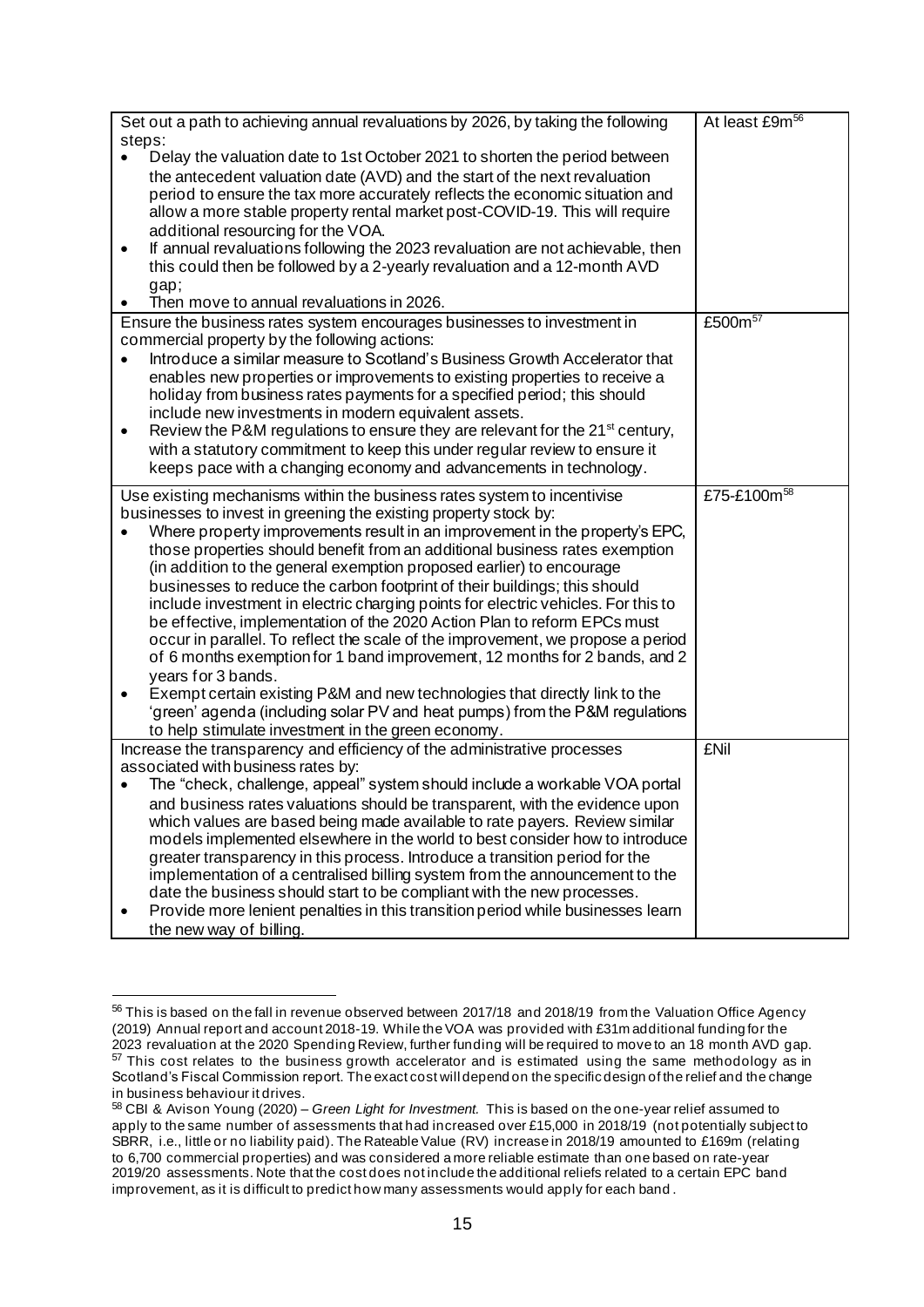# **2. Incentivise investment in innovation**

Rapid innovation has helped the UK address both the health and economic challenges of COVID-19, from ventilator and vaccine development to businesses adopting digital technologies at pace to survive. More businesses have embraced digital basics, with the vast majority applying readily available solutions such as video conferencing and cloud computing. Under a new national lockdown, adoption of digital technologies will be crucial for many businesses' survival.

With renewed appetite and appreciation for the value of innovation as well as the UK's world-leading capabilities, technology adoption and innovation will also play a central role in the UK's economic recovery, from supporting business continuity and enhancing productivity, to developing solutions to business and societal challenges and attracting inward investment.

Previous CBI research has shown that greater business take-up of tried-and-tested technologies could add over £100bn to UK GVA.<sup>59</sup> Accelerating adoption would also help maximise returns on raised public R&D investment for example by growing the market for innovation in the UK making it a more attractive place for other businesses to invest, develop and bring to market products and services.

But the driving force for innovation is stalling, firms are struggling with the cash, capacity and capability to innovate. Recent Sage research found that two-thirds of SMEs want to invest more in technology, but half say they do not have the cash to do so. As a result, SMEs expect to only make 41% of the investment in technology they feel they need<sup>60</sup>. This can be compounded by insufficient expertise and management capability to make the most of their investments, for example the CBI Tech Tracker 2020 survey showed that even though 61% of companies who responded had invested in data analytics technology, fewer than half of respondents (43%) felt satisfied with their ability to maximise value from data.<sup>61</sup> While a recent CBI survey reported that 28% of respondent firms intend to reduce investment in R&D due to the pandemic $^{62}$ .

To support technology adoption and incentivise business investment in innovation in the near and medium term, government should:

| <b>CBI recommendation</b>                                                                                                                                                                                                                                                                                                                                                                                                                                                                                                                                                                                                                                                                                                                                             | <b>Annual exchequer</b><br>$cost^{63}$ |
|-----------------------------------------------------------------------------------------------------------------------------------------------------------------------------------------------------------------------------------------------------------------------------------------------------------------------------------------------------------------------------------------------------------------------------------------------------------------------------------------------------------------------------------------------------------------------------------------------------------------------------------------------------------------------------------------------------------------------------------------------------------------------|----------------------------------------|
| Stimulate and simplify support for business innovation adoption                                                                                                                                                                                                                                                                                                                                                                                                                                                                                                                                                                                                                                                                                                       |                                        |
| Introduce a time-limited 'Invest to grow' productivity voucher scheme to give<br>SMEs the incentive to spend now on productivity enhancing technologies.<br>Learning from the mechanism of Eat Out to Help Out scheme, the<br>$\bullet$<br>government should create and fund a voucher scheme for SMEs to<br>access technology at a discount.<br>Reflecting funding and time constraints, this would be based on a<br>$\bullet$<br>principle that the administration for running the scheme sits with the<br>technology suppliers, with discounts fully passed through to SME<br>consumers.<br>It should cover capital investment in software and other technologies<br>$\bullet$<br>but also subscriptions such as software as a service (e.g., cloud<br>computing). | £1.7 to £2.8bn <sup>64</sup>           |

<sup>59</sup> CBI (2017) From Ostrich to Magpie

 $60$  Sage, "Invest for Recovery – supporting SME jobs & growth with digital adoption", 2020

<sup>61</sup> CBI (2020) Tech Tracker 2020 – The Innovation Imperative

 $62$  CBI survey conducted in October 2020. How has the COVID-19 pandemic changed your company's plans for investment in research and development (R&D)?" Response rates: 16% Increasing planned investment, 38% no change, 28% decreasing and 18% NA (does not invest in R&D)

 $63$  Static cost – does not take account of the positive economic impact; aggregate cost for each policy package.  $64$  This cost is based on the following assumptions: around 1.4m SMEs with employees would be most likely to

take up the incentive, 50% of these use the incentive as there is also a cost to the business of take-up, the incentive drives an additional £6-10k of investment based on research by Sage "Invest for Recovery – supporting SME jobs & growth with digital adoption" 2020, with the government fronting 40% of this cost.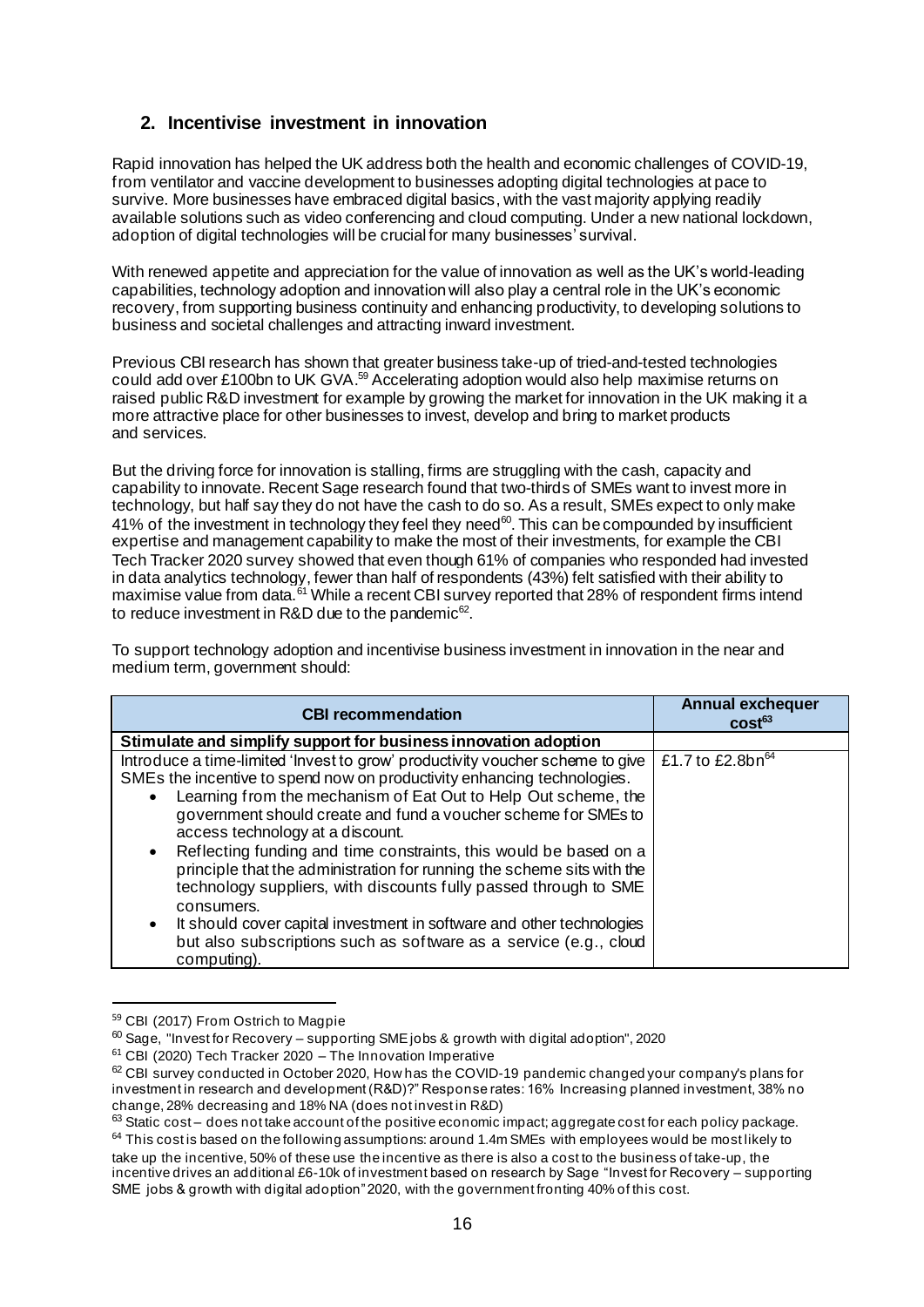| For greatest long-term effect, it should be complemented by other<br>$\bullet$<br>policies that help SMEs to use technology effectively when it is                                                                             |                                  |
|--------------------------------------------------------------------------------------------------------------------------------------------------------------------------------------------------------------------------------|----------------------------------|
| adopted, such as access to advice).                                                                                                                                                                                            |                                  |
| Ensure Be the Business has the resources to help businesses with leadership<br>and management capability and innovation adoption to respond to the crisis:<br>Be the Business can play an important role in helping businesses | £Nil <sup>65</sup>               |
| have the capability to make the most of new investments in<br>technology and innovation – including those made within the 'Invest                                                                                              |                                  |
| to grow' scheme. It must be given sustained resource to do this.                                                                                                                                                               |                                  |
| Sustain Be the Business's Budget at £10m to provide continued<br>support on leadership and management capability and tech adoption<br>for SMEs.                                                                                |                                  |
| Build on the success of the Made Smarter North West pilot, by providing                                                                                                                                                        | £50m                             |
| funding for scale up in three additional areas:<br>Lincolnshire (EM): to transform the productivity of food and                                                                                                                |                                  |
| beverage production. At 24% East Mids. has the highest proportion<br>of manufacturing jobs and highest manufacturing share of GVA of                                                                                           |                                  |
| all English regions but has lowest productivity per hour and per job.<br>Sheffield City Region: to help boost competitiveness of key sectors<br>٠                                                                              |                                  |
| including aero, auto and steel. Yorkshire & Humber has 2nd lowest<br>productivity per job and per hour of all regions; highest proportion of                                                                                   |                                  |
| SMEs manufacturers; highest manufacturing exports.                                                                                                                                                                             |                                  |
| North East/ Tees Valley: to give a much-needed boost to<br>$\bullet$<br>manufacturing worker and job productivity given the importance of                                                                                      |                                  |
| manufacturing jobs and exports to the region. Manufacturing<br>productivity is amongst the lowest; high manufacturing share of                                                                                                 |                                  |
| jobs.                                                                                                                                                                                                                          |                                  |
| Create "Accelerate UK" as a new home for innovation adoption in<br>government - new UKRI council tasked with national strategy and funding                                                                                     | £150m over 3 years <sup>66</sup> |
| for innovation adoption that enables coherent local delivery.<br>Existing support for innovation adoption is less than the sum of its<br>$\bullet$                                                                             |                                  |
| parts, lacking coherent strategy, scale or visibility with business.<br>Current public support for innovation adoption sits between BEIS,<br>٠                                                                                 |                                  |
| DCMS, MHCLG and UKRI. An additional challenge is that a large<br>proportion of funding and support for adoption has been delivered                                                                                             |                                  |
| through EU funding mechanisms. This further disruption adds<br>weight to now being the time to act.                                                                                                                            |                                  |
| Accelerate UK would encompass strategy and support for                                                                                                                                                                         |                                  |
| adoption of tried and tested innovation as well as emerging tech.<br>Its creation would signal the importance of innovation adoption,                                                                                          |                                  |
| addressing a policy blind spot and the missing component needed<br>for an end-to-end research and innovation system.                                                                                                           |                                  |
| Boost business investment in R&D                                                                                                                                                                                               |                                  |
| The UK government should set out a clear vision for an innovation-led<br>economy giving businesses clarity on the direction of travel and confidence                                                                           | <b>£Nil</b>                      |
| to invest in the UK. This should be accompanied by a comprehensive R&D<br>plan that sets out details of next steps of the R&D roadmap that was published                                                                       |                                  |
| in July 2020, including details of increased support and funding for<br>development, commercialisation and adoption, including through Innovate                                                                                |                                  |
| UK.                                                                                                                                                                                                                            |                                  |

 $65$  The government should use the £50.7m funds allocated for business support programmes for SMEs at the 2020 Comprehensive Spending Review

 $66$  This costing is based on Innovate UK's yearly 'Staff costs' and 'Other operating costs' in 2017/18 (~£50m), multiplied on the basis of funding the new agency fo r the three-year spending term. Innovate UK Annual Reports and Accounts 2017/18.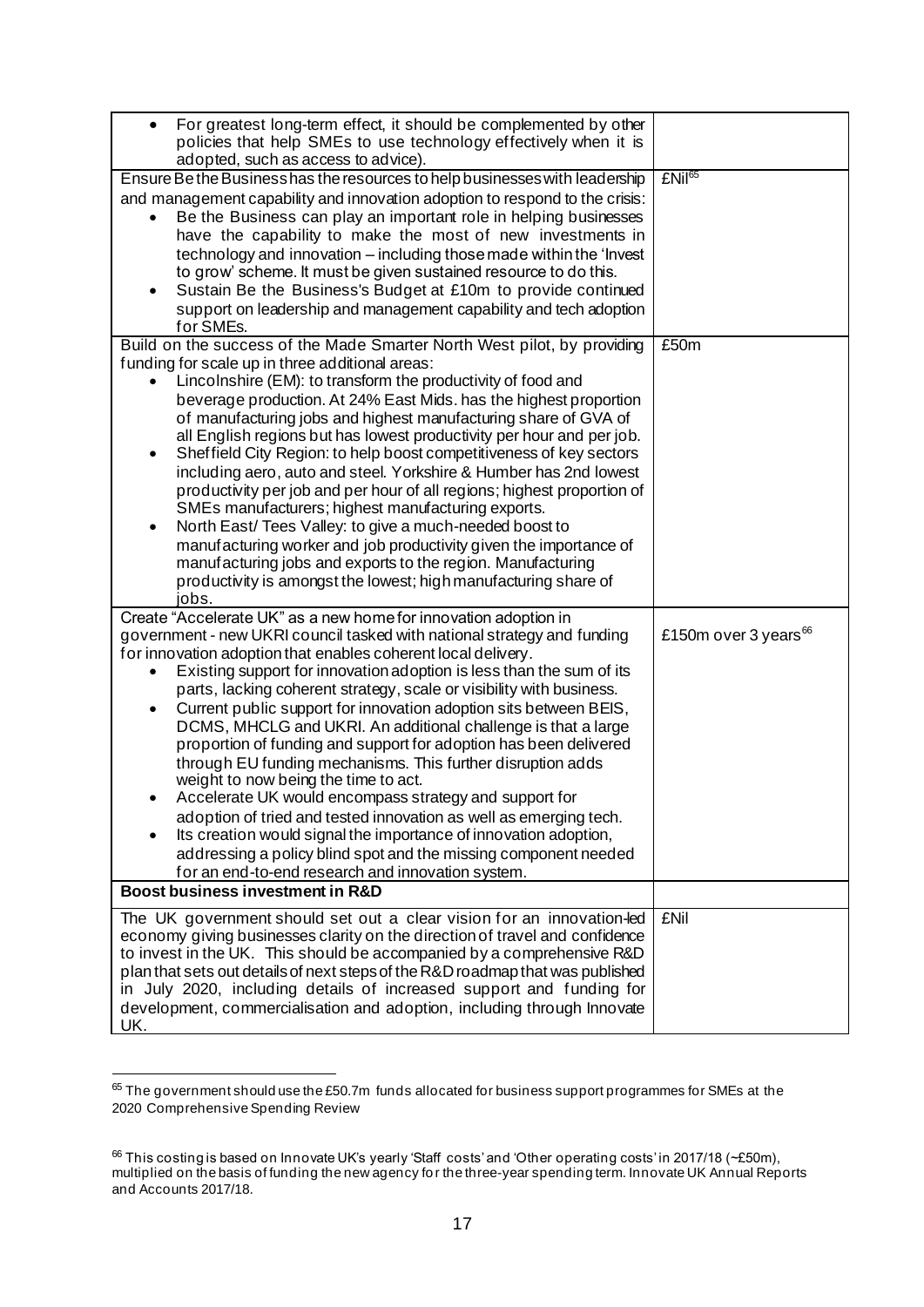| Strengthen the purpose of applied research centres like Catapults and               | £200 $\overline{m}$ <sup>67</sup> |
|-------------------------------------------------------------------------------------|-----------------------------------|
| research and technology organisations by establishing a new network                 |                                   |
| of internationally competitive, locally delivered, 'Catapult Quarters'.             |                                   |
| Quarters would be setup around anchor institutions like Catapult                    |                                   |
| centres and RTOs and aim to create RTO centred industrial clusters                  |                                   |
| delivering benefits to regional growth.                                             |                                   |
| Incentivise co-location, collaboration and innovative activity through<br>$\bullet$ |                                   |
| a targeted support package, business support, knowledge transfer                    |                                   |
| services, grant funding for collaborative R&D projects and access                   |                                   |
| to special regulatory environments.                                                 |                                   |
| With clear branding and marketing, Quarters would aim to create<br>$\bullet$        |                                   |
| 'poles' for regional innovation capabilities - encouraging businesses               |                                   |
| to root activities in the area, attracting international investment and             |                                   |
| accelerating the development of innovative clusters across the                      |                                   |
| country.                                                                            |                                   |
| Expand the R&D tax credit to include Capital Expenditure as an allowable            | £Unknown                          |
| expense and further review how the R&D tax credit can be further expanded           |                                   |
| and be made even more accessible, to supercharge business investment in             |                                   |
| innovation.                                                                         |                                   |
| Reduce match funding requirements for competitively won R&D funding to              | <b>£Nil</b>                       |
| spur business innovation investment and support retention of high-quality           |                                   |
| R&D jobs and activity in the UK.                                                    |                                   |
| The level of match funding requirements of R&D funding calls can                    |                                   |
| be a prohibitive barrier for business participation - particularly for              |                                   |
| small and mid-size businesses.                                                      |                                   |
| For many businesses, in the current climate match funding<br>$\bullet$              |                                   |
| requirements are even harder to meet or to justify. Reducing match                  |                                   |
| requirements would, for example, make challenge<br>funding                          |                                   |
| calls more attractive to industry and would serve as a valuable way                 |                                   |
| to support businesses to invest at a time when many are                             |                                   |
| facing financial pressures and cash constraints as a result of COVID-<br>19.        |                                   |
| Commit sufficient additional funding for the UK to associate fully in Horizon       | £1 $bn^{68}$                      |
| Europe for 2021-2027.                                                               |                                   |
|                                                                                     |                                   |

# **3. Prioritise skills and job creation**

Before the pandemic, CBI and McKinsey research found that the UK needed to change its approach to investment in training to support jobs, with an additional £130bn needed to reskill 90% of the workforce by 2030.<sup>69</sup> Almost everyone will need to develop or enhance their skillsets in core areas, including 21 million people needing some form of basic skills training and 15 million having to build or enhance their leadership and management skills. The case for reskilling is now even clearer as the pandemic continues to hit the labour market with unprecedented severity. Growing skills gaps and job shortages are impacting the poorest people and regions the hardest, as well as young people. Businesses are doing all they can to increase investment in training, but many are facing acute financial pressures. The government has a crucial role to support a jobs-rich recovery and create the

 $67$  This costing is only indicative and is based on grant funding and operational costs for France's Pole de Compétitivité programme and the Milton Keynes Autodrive pilot, which received £10m of public funding. The actual cost will depend on the scope of the Catapult quarters and how many are built. Funding could be allocated from the £3bn pot for development support detailed elsewhere in the submission.

 $68$  This is based on the UK's contribution to the last EU framework programme (FP7) that ran from 2007-13. HMG has previously committed to fully participating in Horizon 2025 depending on the terms of the EU Exit agreement.  $69$  Learning for Life - Funding a world-class adult education system, CBI, 2020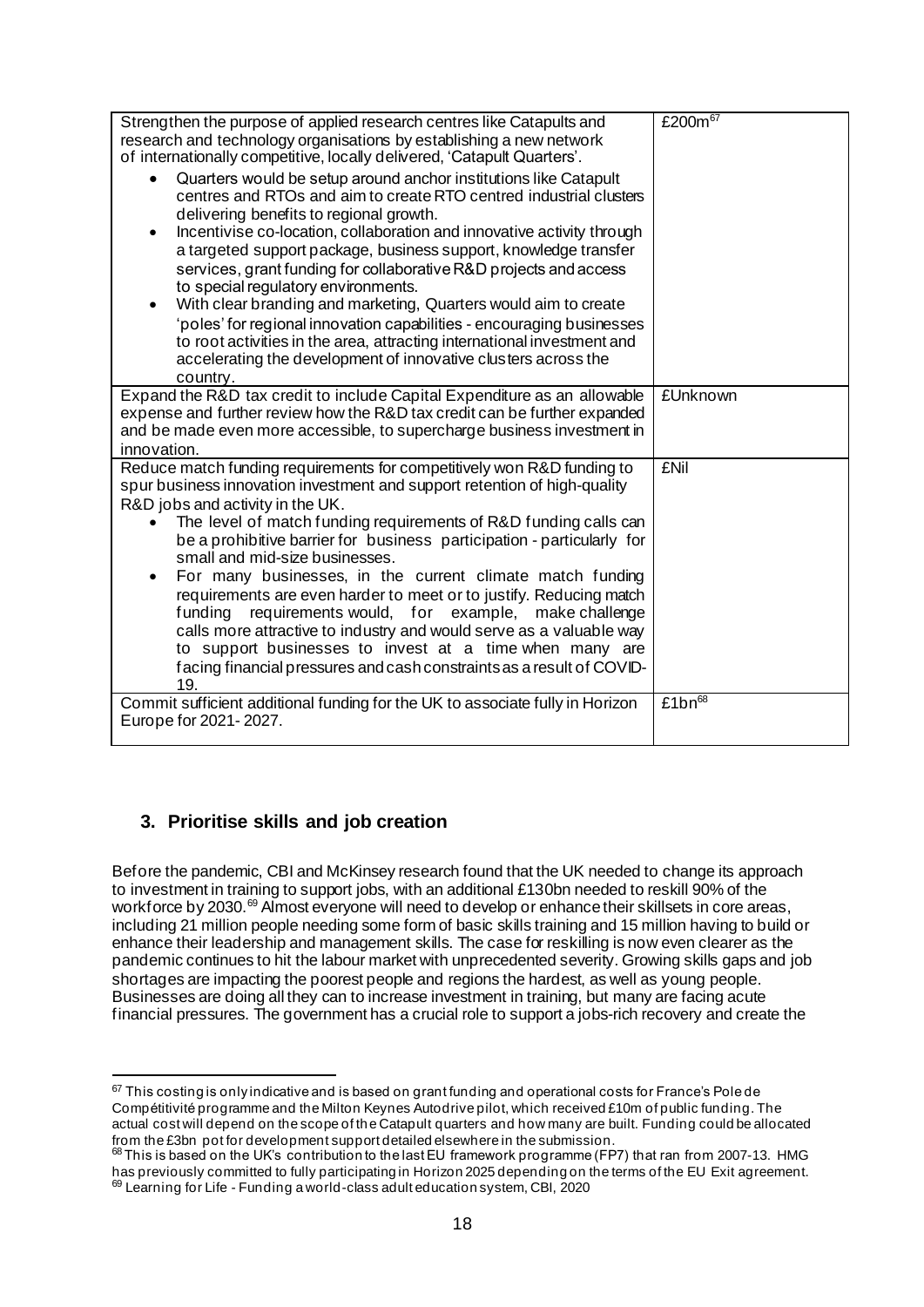right conditions for businesses to increase investment in training. These actions will spread opportunity as the recovery takes hold.

| <b>CBI recommendation</b>                                                                                                                                                                                                                                                                                                                                                                                                                                                                                                                                                                                                                                                                                                                                                                                                                                                                                                                                                                                                                                                          | <b>Annual exchequer</b><br>$cost^{70}$ |
|------------------------------------------------------------------------------------------------------------------------------------------------------------------------------------------------------------------------------------------------------------------------------------------------------------------------------------------------------------------------------------------------------------------------------------------------------------------------------------------------------------------------------------------------------------------------------------------------------------------------------------------------------------------------------------------------------------------------------------------------------------------------------------------------------------------------------------------------------------------------------------------------------------------------------------------------------------------------------------------------------------------------------------------------------------------------------------|----------------------------------------|
| Turn the Apprenticeship Levy into a Skills and Training Levy which allows firms to<br>invest in other forms of high-quality training to support higher business investment<br>in training for young people and older workers.<br>The Apprenticeship Levy was introduced in 2017 and intended to help<br>increase business investment in training, but many firms' utilisation rates of<br>Levy funds remain low, due to the restrictive nature of how the funds can<br>be spent.<br>Government should allow firms to spend Levy funds on a wider range of<br>$\bullet$<br>training that meets their needs and helps more individuals to update their<br>skills, supporting career and salary progression.<br>A reformed Levy should fund a wider range of accredited high-quality<br>training including short modular courses, pre-apprenticeship programmes,<br>product training, professional courses, and soft skills training, with qualifying<br>training regulated by the Institute for Apprenticeships & Technical Education<br>(If ATE) and the Office for Students (OfS). | £0.5b $n^{71}$                         |
| Transform 'Job Centres' into regionally led 'Jobs and Skills Hubs', with strong<br>regional autonomy to respond to changing local job markets and align with<br>regional and local skills initiatives. These Hubs should provide the long-term<br>unemployed and workers who have lost their jobs in the pandemic with a broad<br>range of personalised support. Individuals would be able to use these 'one-stop-<br>shops' to access broader support, including skills audits, careers advice, support<br>with digital resources and an online skills portal information on training and job<br>opportunities in their local area.                                                                                                                                                                                                                                                                                                                                                                                                                                               | <b>£Unclear</b>                        |
| Use the upcoming FE White Paper to consult on the rollout of the Flexible Loan<br>Entitlement.<br>Government should set out a roadmap for the future of adult skills<br>$\bullet$<br>devolution, working with employers and providers to stimulate increased<br>adult demand for new training opportunities and develop more flexible and<br>bitesize provision that meets emerging skills needs.                                                                                                                                                                                                                                                                                                                                                                                                                                                                                                                                                                                                                                                                                  | <b>£Unclear</b>                        |
| Introduce individual training accounts for unemployed individuals and those with the<br>biggest retraining needs to spend on accredited courses.<br>The accounts would be linked to the new Jobs & Skills Hubs, and available to<br>unemployed individuals and those with the biggest retraining needs to spend on<br>approved courses. Individuals would have their accounts topped up by<br>government up to an annual cap, with financial participation required by some<br>individuals on a sliding scale for the total costs of training.<br>Government should consult on which individuals should be targeted specifically<br>$\bullet$<br>and how the accounts should be delivered against a set of core design<br>principles, including being performance-based, learning from international<br>examples where similar schemes have worked effectively.                                                                                                                                                                                                                    | No more than<br>£3.9b $n^{72}$         |

 $70$  Static cost – does not take account of the positive economic impact; aggregate cost for each policy package.  $71$  This is based on spending on apprenticeship training and assessment by Non-Levy payers in 2018/19 of £0.5 billion net of the 5% that government already contributes as part of the apprenticeship levy scheme. The £0.5 billion is sourced from the Department for Education written questions. It therefore assumes that if levy payers use the Flexible Levy to access 100% of funds, the cost to the exchequer would be 95% of funding the apprenticeship budget for non-levy payers as they currently fund 5%. This cost would reduce depending on how much of the levy is accessed by levy payers.

<sup>72</sup> Based on prior outputs from 'UK training investment costs model, McKinsey, 2019', which finds 5 million individuals will require retraining between 2020 and 2030 at a typical direct training cost of £7,900. The cost therefore reflects a scenario where the government would fund 100% of the cost required to train these individuals and is therefore a maximum. In reality, this will be funded also by individuals and businesses too, as well as being funded through the other policy recommendations on training and is therefore expected to be lower than this.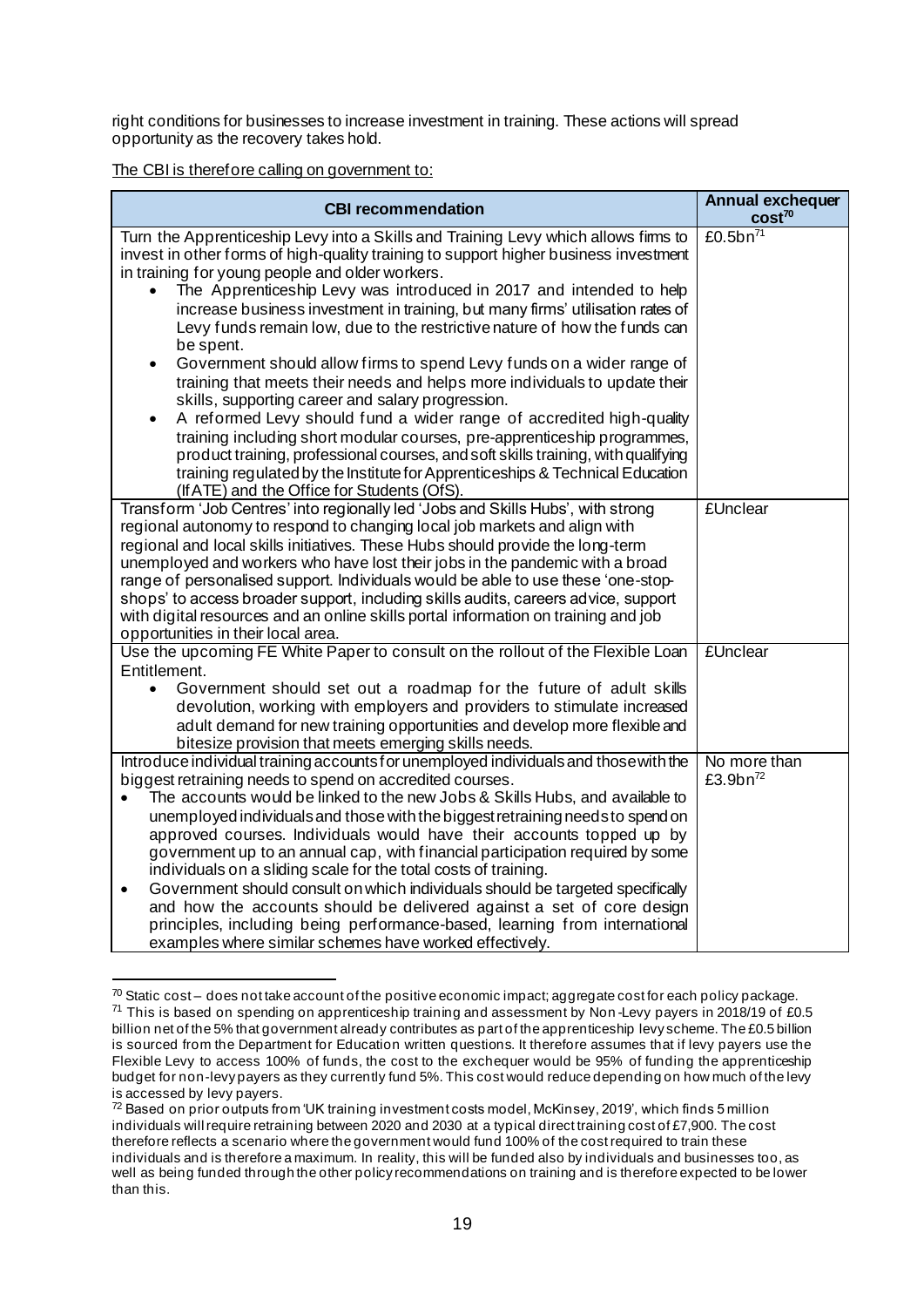| Introduce an SME training tax credit as an incentive for firms to invest more in<br>training, modelled on the SME R&D tax relief or R&D Expenditure Credit (RDEC).<br>The credit would be modelled either on the existing SME R&D tax relief, or instead<br>on the successful R&D Expenditure Credit (RDEC) (adapted and simplified to be<br>appropriate to SME training budgets). | <b>£Unclear</b>   |
|------------------------------------------------------------------------------------------------------------------------------------------------------------------------------------------------------------------------------------------------------------------------------------------------------------------------------------------------------------------------------------|-------------------|
| Ensure SME skills support is a priority in Growth Hubs by providing long-term,<br>flexible funding. This will ensure they have the capacity to design and deliver<br>locally tailored support that reflect local business needs, and align with Local<br>Industrial Strategies and recovery plans.                                                                                 | <b>fl</b> Inclear |

#### **4. Lead the race to net zero**

The biggest opportunity for an outward-looking Britain lies in leading the world in the race to netzero. First mover advantage on climate change is an economic prize on top of a social one and, as the UK economy starts to recover from the pandemic, government should continue to play a vital role in directing business investment to double-down on the UK's green economy ambition.

This Budget must cement the fiscal framework to deliver the UK's global ambition on net-zero, ahead of COP26. Building on the welcome commitments in the 'Ten Point Plan for a Green Industrial Revolution', there are several opportunities to enhance a green and sustainable recovery from the pandemic and make further progress towards achieving the net-zero emissions target.

| <b>CBI recommendation</b>                                                                                                                                                                                                                                                                                                                                     | <b>Annual exchequer</b><br>cost <sup>73</sup> |
|---------------------------------------------------------------------------------------------------------------------------------------------------------------------------------------------------------------------------------------------------------------------------------------------------------------------------------------------------------------|-----------------------------------------------|
| <b>Greener Buildings</b>                                                                                                                                                                                                                                                                                                                                      |                                               |
| Deliver the £3bn funding committed for energy efficiency improvements in<br>July 2020, including the Green Homes Grant announced as part of those<br>package of measures, and the extension of the scheme confirmed in<br>November 2020. Ensure the success of the scheme by reducing barriers that<br>prevent SMEs from accessing the scheme effectively.    | £Unclear <sup>74</sup>                        |
| Provide clarity on the next steps for the Public Sector Decarbonisation Scheme<br>and Social Housing Decarbonisation Fund.                                                                                                                                                                                                                                    | <b>£Nil</b>                                   |
| Accelerating the shift to zero emission vehicles                                                                                                                                                                                                                                                                                                              |                                               |
| Commit to a new gigafactory plan to deliver another 7 gigafactories by 2040 to<br>enable a strong automotive sector and place the UK at the forefront of low<br>emission transport technologies. In the first instance, this should draw on the<br>previous £1 billion commitment, with more funding required in later years to<br>fully deliver on the plan. | £Nil in the near term $^{75}$                 |
| Publish a comprehensive national charging infrastructure strategy that clearly<br>outlines how the £1.3 billion committed to accelerating the roll out of charging<br>infrastructure, will be delivered across urban, rural and remote parts of the<br>country.                                                                                               | £Nil <sup>76</sup>                            |
| Support progress towards the 2030 phase out date for new petrol and diesel<br>cars and vans with a progressive tax system that uses real world data to<br>incentivise low emission driving, and more importantly, encourages the                                                                                                                              | <b>£Unclear</b>                               |

 $73$  Static cost – does not take account of the positive economic impact; aggregate cost for each policy package.

<sup>&</sup>lt;sup>74</sup> At the 2020 Spending Review the Government committed to spending £3 billion on building allocation, with the allocation to be reviewed in the Spring.

 $75$  £1 billion has been committed in the ten-point plan to support the electrification of UK vehicles and their supply chains, including developing Gigafactories in the UK to produce the batteries. This is not expected to cover the delivery of 7

 $^{76}$  This was set out in the government's ten-point plan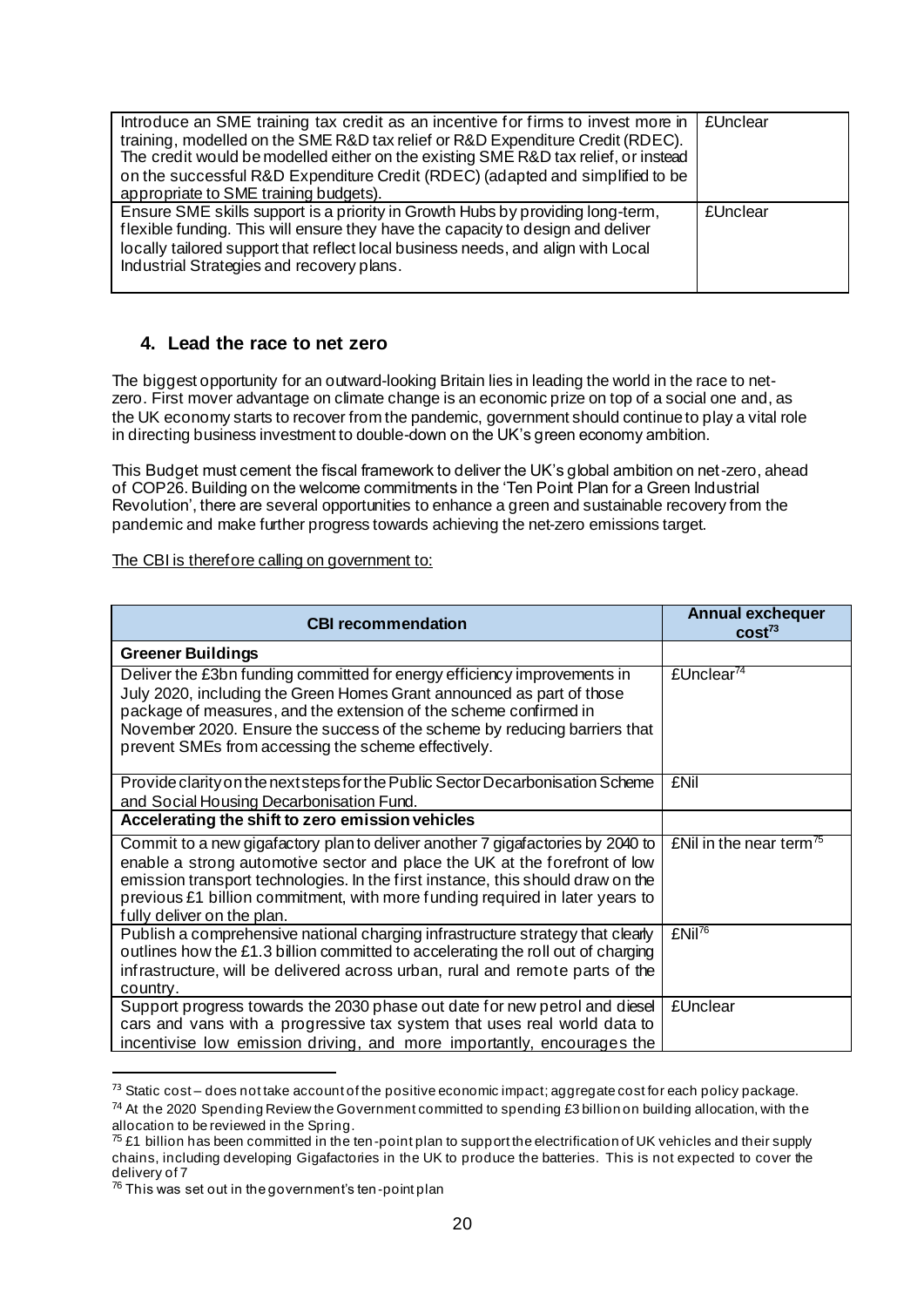| purchase of the right vehicles for the right journeys. To help achieve this, a<br>complete review into the future of fuel duty must be conducted.                                                                                                                                                                                                                           |                     |
|-----------------------------------------------------------------------------------------------------------------------------------------------------------------------------------------------------------------------------------------------------------------------------------------------------------------------------------------------------------------------------|---------------------|
| Extend the 0% company car tax (BiK) rate for zero emission vehicles. The BiK<br>rate was down to 0% for 2020-21 but with COVID-19 the government should<br>extend the policy since a lot of firms have not been able to utilise it. To help<br>with zero emission vehicles' uptake further, the policy should be extended to<br>cover the employee loans for such vehicles. | £Unclear            |
| Driving the growth of low-carbon hydrogen                                                                                                                                                                                                                                                                                                                                   |                     |
| Introduce a variant of the Contracts for Difference (CfD) auction, with a variable<br>cost for the production of hydrogen and a fixed payment to cover the CAPEX<br>cost, with such auctioning based on different 'pots' for 'green' and 'blue'<br>hydrogen production, reflecting their respective long term cost reduction<br>pathways.                                   | <b>£Nil</b>         |
| Investing in Carbon Capture, Usage and Storage                                                                                                                                                                                                                                                                                                                              |                     |
| Support the continued development of detailed structures and mechanisms for<br>the use of CCUS in power, transport and storage infrastructure, and industrial<br>uses, with the aim of completing the business models in 2022. Deliver the multi-<br>year funding confirmed at SR20 for the CCS Infrastructure Fund.                                                        | £100 $m^{77}$       |
| Delivering new and advanced nuclear power                                                                                                                                                                                                                                                                                                                                   |                     |
| Continue to develop a RAB finance model for new nuclear power in the UK,<br>alongside the potential role of government finance to deliver a final investment<br>in a large-scale nuclear power station.                                                                                                                                                                     | £Nil                |
| Jet Zero                                                                                                                                                                                                                                                                                                                                                                    |                     |
| Introduce a further package of investment to support the production of<br>sustainable aviation fuels including £21m for the SAF clearing house, £50m<br>in grants and development support for SAF technologies across technology<br>readiness levels and £429m in government backed loan guarantees for first<br>of a kind SAF facilities                                   | £500m <sup>78</sup> |

#### **5. Develop a regulatory and tax regime that stimulates investment, innovation, and entrepreneurship in the UK – underpinned by effective institutions**

Regulation and taxation can be effective tools to create a dynamic, competitive, and modern economy. 2021 is an opportunity to set a new strategic framework for UK regulation and taxation that keeps the UK globally competitive and supports entrepreneurship, investment and sustainable economic growth by sending the right signals to bolster business confidence. The delivery of the COVID-19 vaccines demonstrates the potential of an agile regulatory regime in driving forward the UK's policy priorities and allowing the UK to benefit from innovation more quickly. The regulatory and tax system should now be used to drive forward other policy ambitions – on levelling up regional economic growth, unlocking business investment and reaching net-zero emissions – to create a new form of UK competitiveness on the global stage.

More must be done to ensure the UK's economic regulatory regime supports the surge of investment required to meet the UK's strategic goals. The world has changed since the UKs economic regulators were created in the 1980s and 1990s. Increasingly, businesses operate across multiple sectors and thus are under the purview of several regulators, whilst the number of businesses in regulated industries has increased dramatically. However, no single department or parliamentary body currently has holistic oversight of the UK's economic regulators which creates a disjointed regulatory landscape for firms to navigate. The current regulatory system has also focused too much on short-term price outcomes for consumers rather than the quality of outcomes and long-term investment. Evidence shows that regulatory actions focused on the short-term can result in underinvestment and negative consumer outcomes, for example the energy price cap. Evidence also shows that consumer views on

 $77$  CCS Infrastructure Fund confirmed with £1bn of funding over this Parliament (£100m in 2021-22).  $78$  Recommendation from the Sustainable Aviation Report, February 2020. A £15 million competition has already been committed in the ten-point plan to support the production of sustainable aviation fuels in the UK.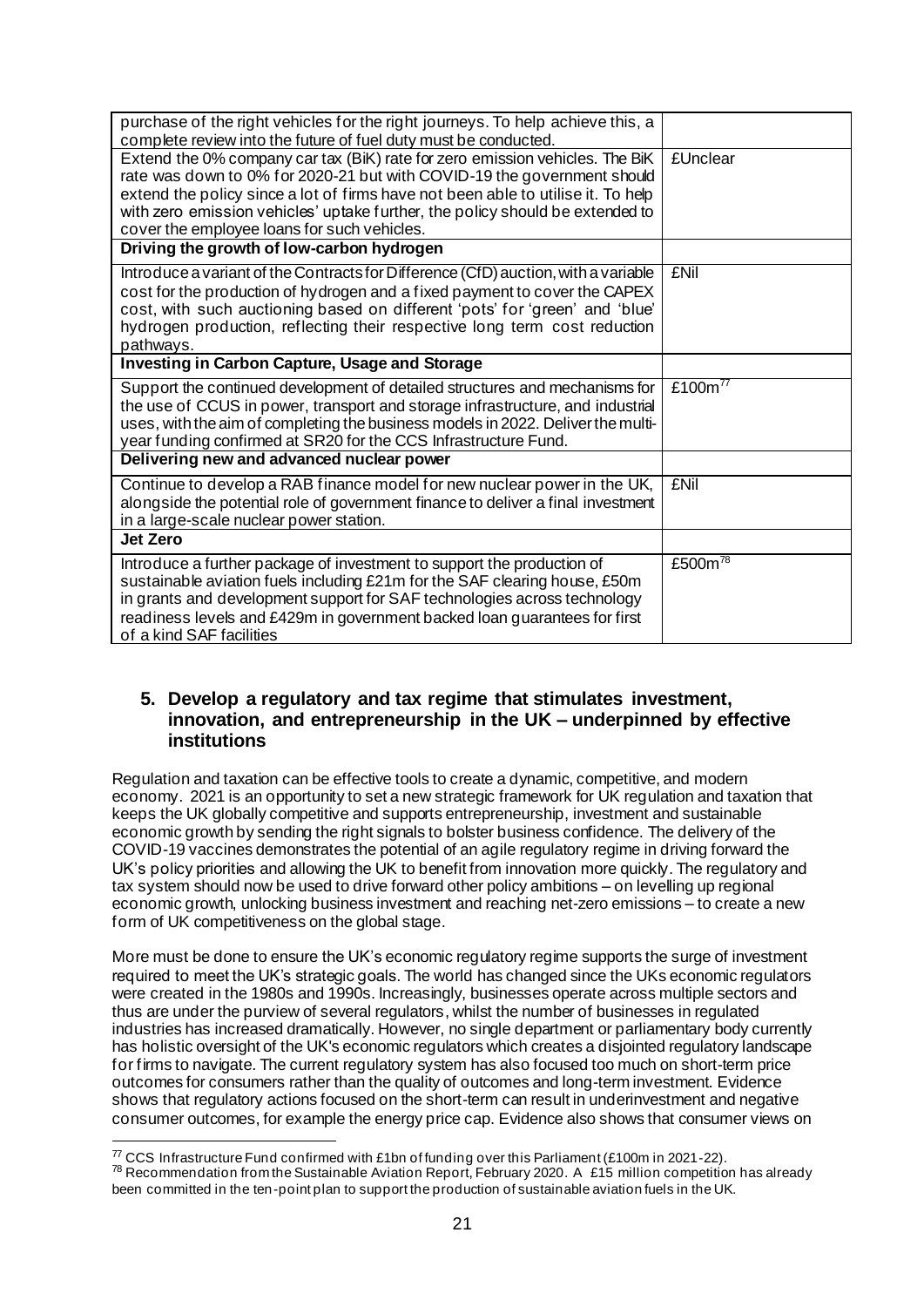the role of regulators are changing, with consumers identifying climate change action as a key concern in regulated industries. To meet the 2050 target, action needs to be taken now and regulators must support business investment to achieve this. With £9bn of investment needed in the power sector alone to meet net zero by 2050, a step-change in approach is required by economic regulators. This involves a new approach to price controls and greater scrutiny of the regulatory regime. Just as privatisation in the 1980s spurred a wave of investment, a new approach is required now to meet the UK's net zero and digital ambitions.

As the UK leaves the EU, develops its own independent trade policy and negotiates new trade agreements, it must also ensure that it remains a global leader in regulatory standards and influences international standards at a multilateral level through international organisations. This is a particular priority for emerging technologies including in AI innovations and deployment that are likely to drive the UK's future growth. It is therefore vital that across UK government there is clear regulatory coordination between the multiple regulatory bodies in the UK and effective cooperation mechanisms with trading partners globally.

The Government should review how the UK can thrive in the global economy and where there are opportunities to lead internationally on regulation and taxation to support a dynamic, modern and competitive economy. There is an opportunity for regulation to move away from criteria focused on lowest cost, ensuring the UK harnesses the power of public spending to deliver on its ultimate objectives of levelling up across the country and hitting net-zero carbon.

| <b>CBI recommendation</b>                                                                                                                                                                                                                                                                                                                                                                                                                                                                                                                                                                                                                                                                                                                | <b>Annual</b><br>exchequer cost <sup>79</sup> |
|------------------------------------------------------------------------------------------------------------------------------------------------------------------------------------------------------------------------------------------------------------------------------------------------------------------------------------------------------------------------------------------------------------------------------------------------------------------------------------------------------------------------------------------------------------------------------------------------------------------------------------------------------------------------------------------------------------------------------------------|-----------------------------------------------|
| Opportunities to lead on regulation                                                                                                                                                                                                                                                                                                                                                                                                                                                                                                                                                                                                                                                                                                      |                                               |
| Ensure the UK's economic regulators have a clear remit to support net zero,<br>innovation and levelling up. This would balance the need to support long-term<br>investment alongside short-term consumer affordability.<br>Regulators should expand their toolkit beyond price controls. The use of<br>price controls can lead to underinvestment and may not deliver price<br>stability for consumers in the longer term. To deliver the transformative<br>investment required, regulators must explore better alternatives in<br>achieving desired long-term infrastructure needs. To achieve this, the<br>government should launch a call for evidence on the broader tools<br>available to achieve these vital investment ambitions. | <b>£Nil</b>                                   |
| Create a new 'watchdog' to oversee the performance of the UK's economic<br>regulators in delivering joined-up strategic goals for the UK economy including<br>innovation and net zero transition. This could take the form of an expanded role for<br>the National Infrastructure Commission monitoring coherence between economic<br>regulators. Give the BEIS select committee responsibility for scrutinising the UK's<br>overall approach to regulation.                                                                                                                                                                                                                                                                             | £Negligible                                   |
| Introduce an overarching Digital Regulation Strategy to solidify the UK's position as<br>a global digital powerhouse and ensure regulators with digital remits are<br>appropriately resourced. Regulatory fragmentation is putting this at risk, with new<br>regulation on content liability, data protection, digital competition, and a new digital<br>services tax will all be delivered by different departments and regulators.                                                                                                                                                                                                                                                                                                     | <b>£Nil</b>                                   |
| Strengthening the UK's place as a competitive and innovative place to do business<br>will require a joined-up and coherent strategy on international regulatory<br>coordination. This can be achieved by focusing on the following principles:<br>A clear architecture of business consultation on international regulatory<br>coordination across government<br>Clarity on the role of different ministries to ensure regulatory cooperation<br>$\bullet$<br>supports wider government objectives and global Britain                                                                                                                                                                                                                    | <b>£Nil</b>                                   |

 $^{79}$  Static cost – does not take account of the positive economic impact; aggregate cost for each policy package.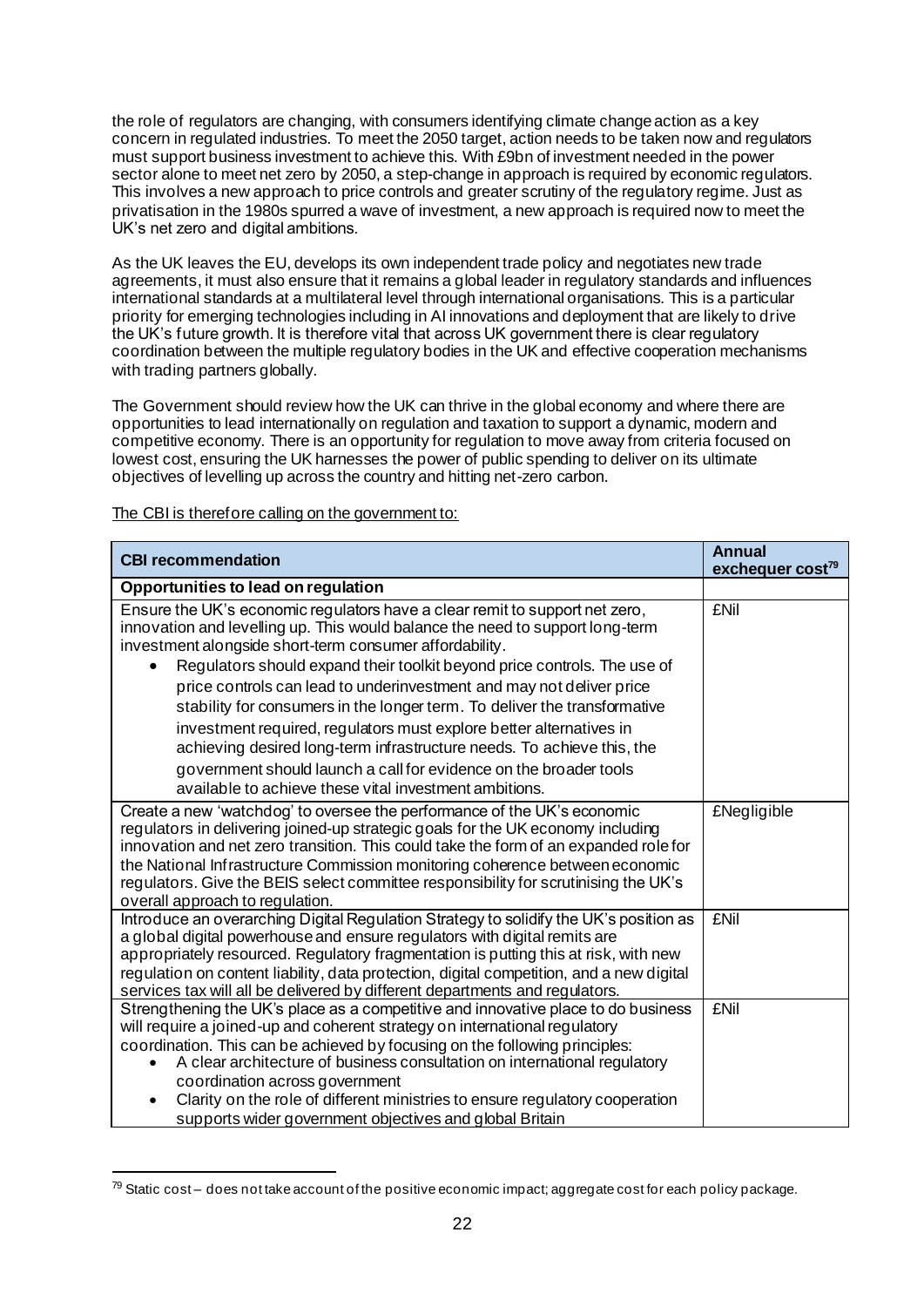| Regulatory consistency on an international basis, with the UK continuing to<br>$\bullet$<br>set high standards in domestic regulation and considering the wider<br>international compatibility of UK regulation when designing new UK<br>regulation. Where this generates the most value for the UK economy and<br>aligns with other UK policy ambitions.<br>The strategy could broaden the remits of regulators and will need to be<br>$\bullet$<br>underpinned by sufficient resource so that the UK's world-class regulators                                                                                                                                                                                                                                                                                                                                                                                                                                                                                                      |                    |
|--------------------------------------------------------------------------------------------------------------------------------------------------------------------------------------------------------------------------------------------------------------------------------------------------------------------------------------------------------------------------------------------------------------------------------------------------------------------------------------------------------------------------------------------------------------------------------------------------------------------------------------------------------------------------------------------------------------------------------------------------------------------------------------------------------------------------------------------------------------------------------------------------------------------------------------------------------------------------------------------------------------------------------------|--------------------|
| have the time and space to engage in international dialogue while<br>delivering a busy domestic agenda.                                                                                                                                                                                                                                                                                                                                                                                                                                                                                                                                                                                                                                                                                                                                                                                                                                                                                                                              |                    |
| Accelerate delivery of long-promised immigration reforms that are vital to making it<br>business-friendly, as thousands of employers get to grips with the new point-based<br>immigration system. These include radically simplifying sponsorship requirements,<br>making it a digital by default system and putting an end to unnecessary reporting<br>requirements.                                                                                                                                                                                                                                                                                                                                                                                                                                                                                                                                                                                                                                                                | <b>£Negligible</b> |
| Deliver on ambitious plans to overhaul how public sector contracts are regulated,<br>with the aim of boosting competition and driving innovation and efficiency. Building<br>on the proposals in the Procurement Green Paper, measures should include:<br>Immediate publication of a new National Procurement Policy Statement<br>Fair acknowledgement of past performance of suppliers - both positive and<br>negative<br>A continued focus on improving commercial capability and industry<br>٠<br>engagement                                                                                                                                                                                                                                                                                                                                                                                                                                                                                                                      | <b>£Nil</b>        |
| The Government must set out a coherent framework for the future of competition<br>policy in the UK. This must include details on how the regime will operate in the<br>new environment outside of the EU. For example, on cross-border multinational<br>corporations on issues such as state aid, there must be communication between<br>UK and EU competition regimes.<br>There must also be an understanding of the limitations of competition policy. For<br>instance, where competitive markets may not be delivering equitable outcomes, the<br>regulatory framework, rather than the competition regime itself, should be assessed<br>first.                                                                                                                                                                                                                                                                                                                                                                                   | <b>£Nil</b>        |
| Press ahead with reform of the railways, including the creation of a new 'Guiding<br>Mind' arms-length body to oversee contracting, with responsibility for track and<br>trains.<br>Support reform of the rail fares regulations and facilitate the testing and<br>development of the necessary technical changes to make fare reforms a reality to<br>ensure passengers always get the best value fares and enable the national roll out<br>of Pay as You Go ticketing.<br>Ensuring the tax system supports a competitive, dynamic economy                                                                                                                                                                                                                                                                                                                                                                                                                                                                                          | £90m               |
|                                                                                                                                                                                                                                                                                                                                                                                                                                                                                                                                                                                                                                                                                                                                                                                                                                                                                                                                                                                                                                      |                    |
| The government should use 2021 to develop and publish a strategic tax roadmap<br>for the UK's post-pandemic tax system, learning from the success of the 2010<br>corporate tax roadmap. This should commit to specific rates of taxation for the<br>remainder of this parliament in some areas (e.g., Corporation Tax) as well as<br>providing an indication of the government's reform priorities. Further, Government<br>should, within the roadmap, lay out the broad principles which it considers underpin<br>the strategy for the future UK tax system and in particular how it expects the tax<br>system to be used as a lever to achieve policy aims such as net zero, levelling up<br>and others.<br>This would allow businesses to better plan and engage constructively on tax reform<br>as part of a return to the normal fiscal event cycle, as well as providing a strong<br>reference point for considering the usefulness and strategic value of either existing<br>tax provisions or indeed proposals for new ones. | <b>£Nil</b>        |
| Conduct a comprehensive review of financial services taxation to provide a<br>consistent and clear framework to support a globally competitive sector that<br>enables growth across the whole economy.                                                                                                                                                                                                                                                                                                                                                                                                                                                                                                                                                                                                                                                                                                                                                                                                                               | <b>£Nil</b>        |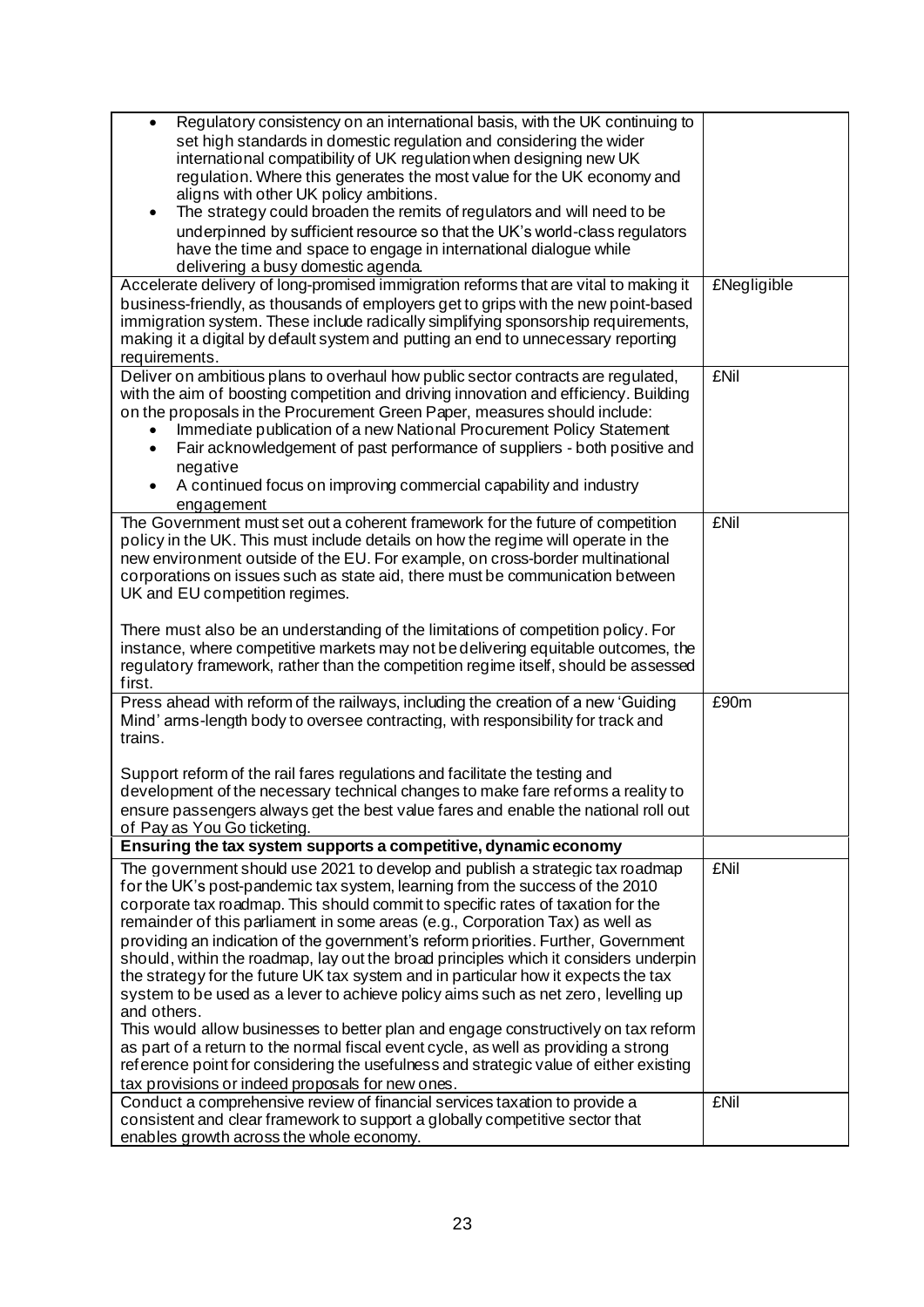| The Government should review how the tax system supports and incentivises<br>entrepreneurship in a dynamic, modern and competitive economy. This should<br>support firms' long-term growth ambitions by committing to creating a tax<br>environment that enables small and medium sized businesses to make long-term<br>investments, including a review of the Enterprise Investment Scheme (EIS), Seed<br>Enterprise Investment Scheme (SEIS) and Venture Capital Trust (VCT) Relief.                                                                                                                                                                                                                                                                                                                                                                                                                                                                                                                                                                                                                                                                                                                                                                                                                                                                                                                                              | <b>£Nil</b>            |
|-------------------------------------------------------------------------------------------------------------------------------------------------------------------------------------------------------------------------------------------------------------------------------------------------------------------------------------------------------------------------------------------------------------------------------------------------------------------------------------------------------------------------------------------------------------------------------------------------------------------------------------------------------------------------------------------------------------------------------------------------------------------------------------------------------------------------------------------------------------------------------------------------------------------------------------------------------------------------------------------------------------------------------------------------------------------------------------------------------------------------------------------------------------------------------------------------------------------------------------------------------------------------------------------------------------------------------------------------------------------------------------------------------------------------------------|------------------------|
| Developing effective institutions to drive investment                                                                                                                                                                                                                                                                                                                                                                                                                                                                                                                                                                                                                                                                                                                                                                                                                                                                                                                                                                                                                                                                                                                                                                                                                                                                                                                                                                               |                        |
| Following the announcement of the creation of a National Infrastructure Bank, the<br>government must now work in consultation with businesses to provide clarity about<br>the bank's remit and scope:<br>Ensure the Bank 'crowds in' rather than 'crowds out' private finance, through<br>mandating it to operate at the riskier margins of the market, with a particular<br>focus on providing initial funding in sectors and emerging technologies which<br>may not yet be able to attract private finance. The Bank should also look to<br>focus on direct lending and providing guarantees as is currently provided by<br>the Infrastructure & Projects Authority (either full wrapped guarantees or first<br>loss guarantees). This type of lending op timises financing costs, provides<br>value for money to the public sector and gives confidence to lenders to invest<br>in different stages of the project.<br>Give the new Infrastructure Bank the ability to take long-term investment<br>٠<br>decisions which go beyond political cycles. This could be achieved by it<br>being set up as an Arms-Length Body.<br>Ensure the Bank plays a role in supporting the UK's ambitions to hit net-zero<br>$\bullet$<br>by 2050 by making it outcome-focused, with clear sectoral goals, such as<br>financing low-carbon power generation, retrofitting buildings, or delivering<br>electric vehicle charging infrastructure. | £Unclear <sup>80</sup> |
| Commit to continued regional expansion of the British Business Bank to support<br>SMEs across the whole of the UK in understanding and accessing finance and<br>deliver on the UK's levelling up agenda.                                                                                                                                                                                                                                                                                                                                                                                                                                                                                                                                                                                                                                                                                                                                                                                                                                                                                                                                                                                                                                                                                                                                                                                                                            | <b>£Unclear</b>        |

### **6. Help businesses harness new trade opportunities to drive the economic recovery**

The UK has a unique opportunity to relaunch itself on the world stage in 2021, with the Presidency of the G7, hosting COP-26, and utilising a newly independent trade policy. Embracing these opportunities can mean significant benefits at home. The UK business community stands ready to support, and the CBI's Presidency of the B7 (group of international business associations) will demonstrate where business can step up to address global challenges.

At the G7, the UK government must show ambition and tackle issues such as reform of the WTO, global cooperation in health, and lay the foundations for COP-26 with the climate agenda. With an independent trade policy, the whole of Whitehall should recognise trade and international investment as vital tools to build a sustainable economic recovery in all regions of the UK, by providing firms with new sources of revenue and growth. The UK's trade agenda can allow government and business to work together to maximise opportunities worldwide, in turn fuelling prosperity and raised living standards at home. Many of the foundations have been laid through an ambitious agenda to negotiate numerous trade deals, through Export and Investment Strategies, and through the UK taking up an independent seat at the World Trade Organization (WTO). The significant increase in the size of the Department for International Trade (DIT) has been noticed and demonstrates the UK's commitment to opening opportunities for business worldwide. As DIT renegotiates continuity agreements with the likes of Canada and Mexico and strikes FTAs with new partners such as the US, Australia, and New

<sup>80</sup> The cost will depend on the exact role and remit of the bank.